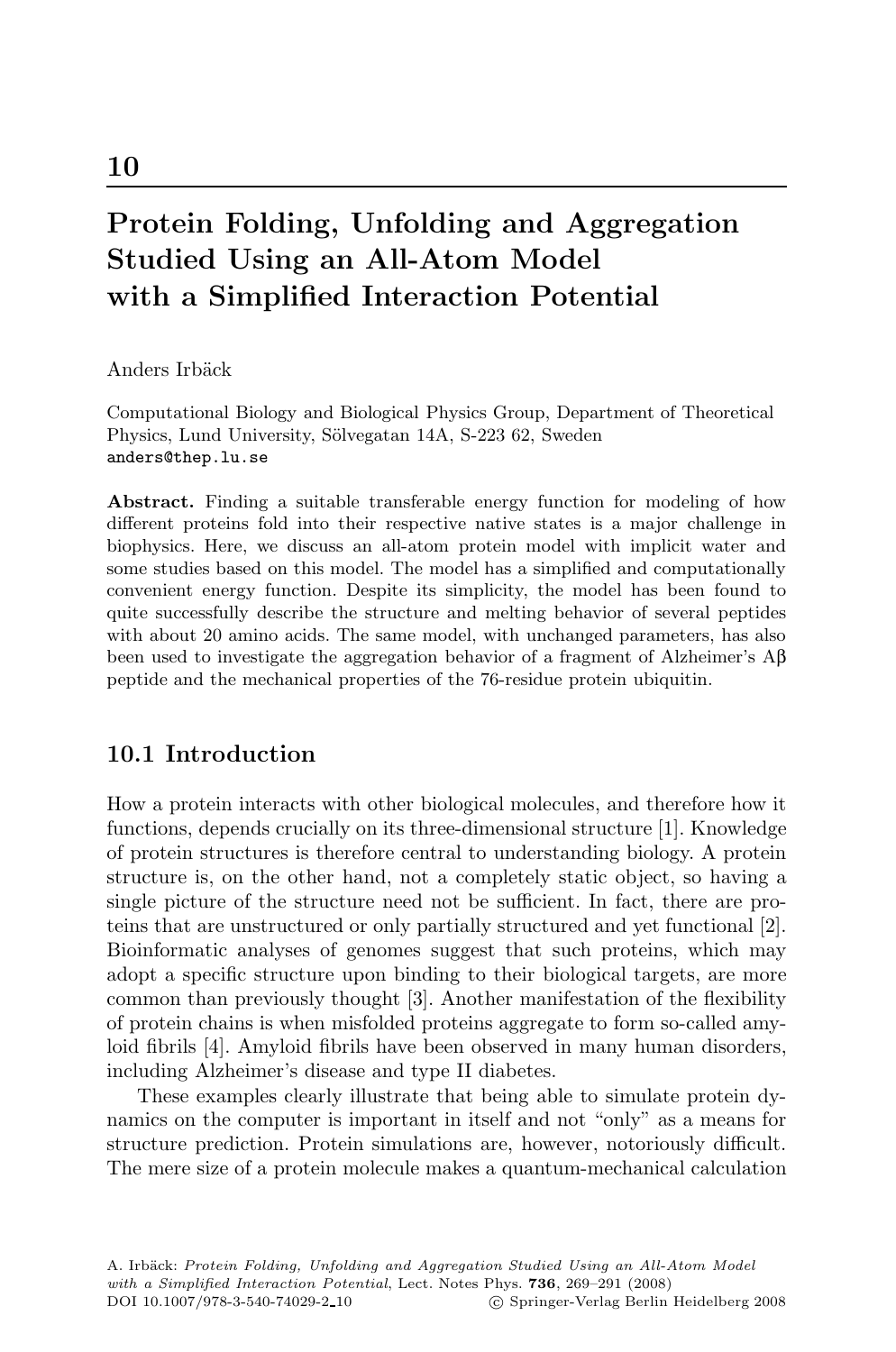unfeasible, so the models currently used are classical, and their level of detail varies. Studies at different levels of resolution serve complementary roles. Coarse-grained approaches, in the form of lattice or reduced off-lattice models, offer computational convenience and transparency and have been used to gain many useful insights into general aspects of protein folding (for a review, see [5]; see also the contribution by Bachmann and Janke in Chap. 8 of this volume). To study more detailed questions regarding specific proteins, it is often natural, and perhaps even necessary, to turn to atomistically detailed models. For all-atom simulations of proteins, there exists a number of widely used force fields, including AMBER [6], CHARMM [7], GROMOS [8] and OPLS-AA [9]. These force fields contain a large number of parameters, which typically are determined using experimental data or quantum-mechanical calculations on smaller molecules. The surrounding water molecules<sup>1</sup> are sometimes explicitly included in the calculations, but far from always, because it is computationally very expensive.

All-atom protein simulations are being used to study a wide range of problems, from ligand binding to unfolding and refolding studies. To fold an arbitrary amino acid sequence to its native state, from a random initial conformation, remains, however, a challenge. Such simulations are nontrivial also for small proteins [10], or peptides, for which the calculations are feasible from a purely computational perspective, which indicates that force-field development and refinement is a problem that needs continued attention.

This article discusses a simplified all-atom model for protein folding studies [11, 12, 13]. The model is based on a simple ansatz for the interaction potential. The determination of the potential is different compared to many other models because the potential is calibrated against data pertaining to folding properties of whole chains rather than properties of small groups of atoms. The calibration involves high-statistics folding simulations for a set of experimentally well-characterized peptides. The idea is to successively refine the potential by studying more and more sequences, which will impose new constraints on the model. It should be stressed that changes of the potential are accepted only if they are backward compatible, so that the model does not lose its ability to fold previously studied sequences.

The current version of this model is able to fold several sequences with about 20 amino acids. There are also examples of sequences of this size that the model fails to fold. One example is the tryptophan zipper  $\beta$ -hairpins [14], which make β-hairpins in the model but with the wrong topology. The set of sequences that the model can fold includes both  $\alpha$ -helical and  $\beta$ -sheet peptides. Furthermore, for these sequences, the model provides a good description not only of the folded structure but also of the folded population and its temperature dependence [13]. Without changing any parameters, the model was also used to study the aggregation properties of the 7-amino acid fragment

 $1$  Throughout the article, it is assumed that the proteins are in aqueous solution. Membrane proteins are not considered.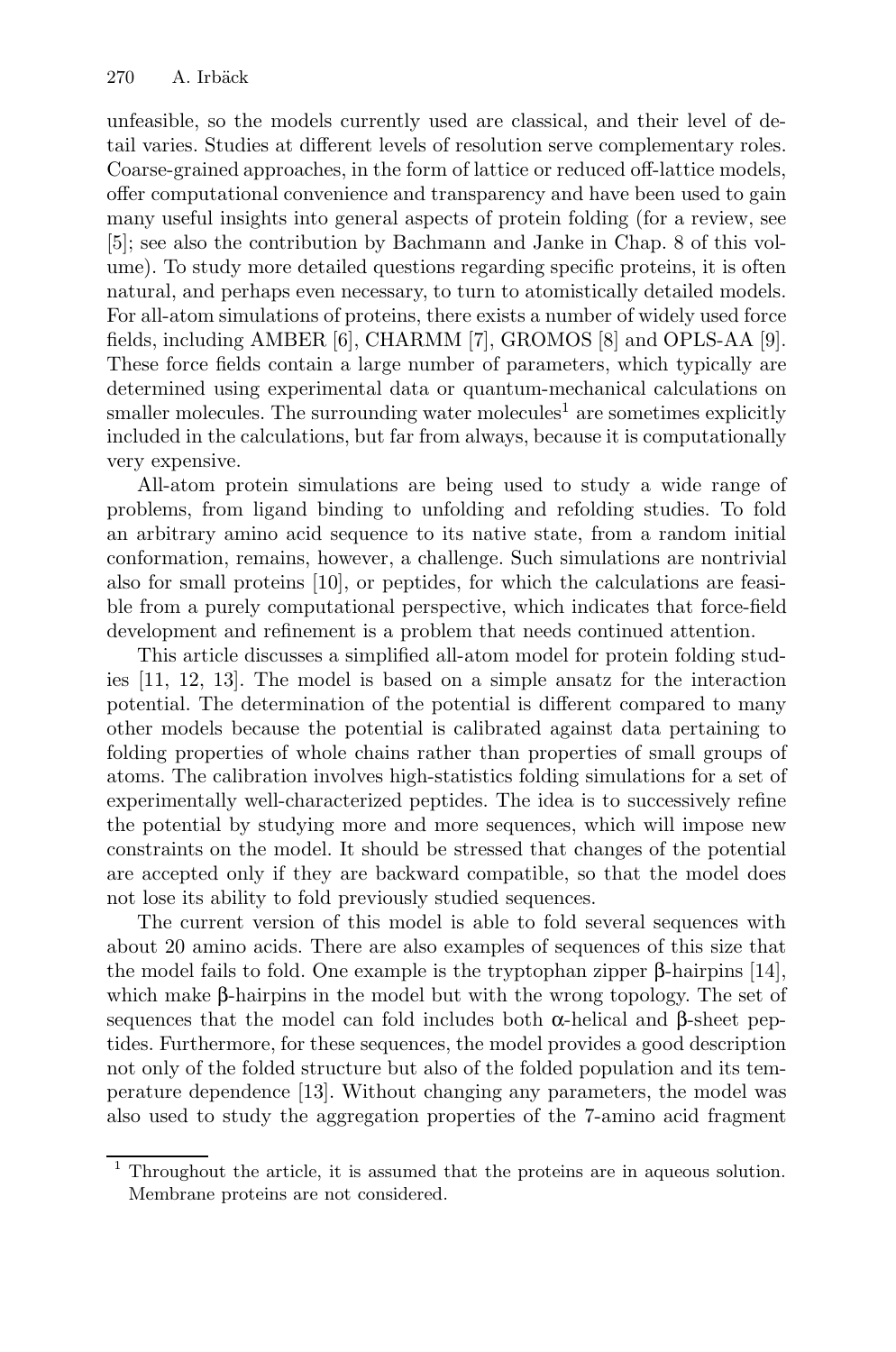$A\beta_{16-22}$  of the amyloid- $\beta$  peptide associated with Alzheimer's disease, with very promising results [15]. Recently, the mechanical [16] and the thermal [17] unfolding of ubiquitin, a protein with 76 amino acids, was investigated, again using exactly the same model. All the simulations of this model were performed using Monte Carlo methods.

The article is organized as follows. Section 10.2 gives a brief description of the model and the Monte Carlo methods used. Section 10.3 discusses the results obtained in the different studies mentioned above. A brief summary can be found in Sect. 10.4.

### **10.2 Model and Methods**

The model studied contains all atoms of the protein chains, including hydrogen atoms, but no explicit water molecules. It assumes fixed bond lengths, bond angles and peptide torsion angles (180◦), so that each amino acid has only the Ramachandran torsion angles  $\phi$ ,  $\psi$  and a number of side-chain torsion angles as its degrees of freedom.

The energy function of the model is intended to provide an effective description of the most relevant interactions. Many electrostatic interactions are ignored; they are assumed to be less important due to screening by the surrounding water. In the future, the energy function may be further developed with the inclusion of new terms such as Coulomb interactions between side-chain charges, but not before it becomes clear that they are needed.

A basic and somewhat unusual feature of the model is that its energy function is determined by studying folding properties of whole chains. For this approach to be computationally feasible, it is desirable to work with a simple potential with relatively few parameters to tune. At first glance, it may seem strange to combine such a potential with a detailed all-atom description of the protein chains; why spend time on a complicated all-atom description when the potential anyhow is simplified? It should therefore be stressed that including more atoms generally tends to make the potential simpler. To illustrate this point, consider the local interactions along the backbone, which are known to be important for the overall shape of the energy landscape [18]. It is well known that simple steric clashes explain much of the shape of the Ramachandran  $\phi, \psi$  map [19]. In a model where some atoms are missing, the corresponding clashes must be accounted for through effective and generally more complicated interactions.

#### **10.2.1 Energy Function**

The energy function

$$
E = Eloc + Eev + Ehb + Ehp
$$
 (10.1)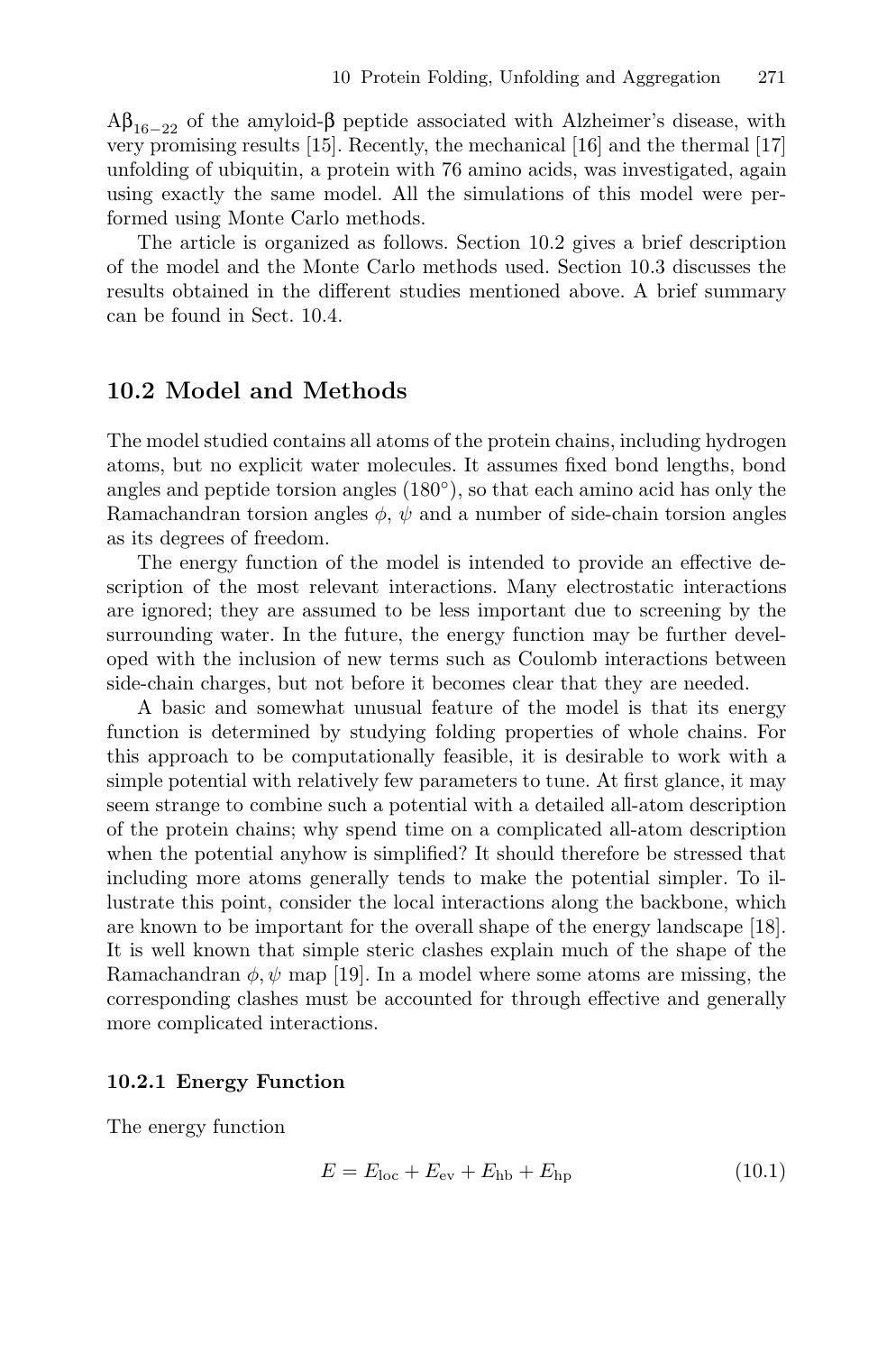is composed of four terms. The term  $E_{\text{loc}}$  is local in sequence and represents an electrostatic interaction between adjacent peptide units along the chain. The other three terms are nonlocal in sequence. The excluded volume term  $E_{\text{ev}}$  is a  $1/r^{12}$  repulsion between pairs of atoms.

The terms responsible for driving folding in this model are  $E_{\rm hb}$  and  $E_{\rm ho}$ , which represent hydrogen bonds and an effective hydrophobic attraction between nonpolar side chains, respectively.  $E_{\rm hb}$  contains two kinds of hydrogen bonds, backbone–backbone bonds and bonds between charged side chains and the backbone. The functional form of the hydrogen bond potential is  $u(r)v(\alpha, \beta)$ , where the radial part is a 12,10-Lennard-Jones potential:

$$
u(r) = 5\left(\frac{\sigma}{r}\right)^{12} - 6\left(\frac{\sigma}{r}\right)^{10}.\tag{10.2}
$$

The angular dependence,  $v(\alpha, \beta)$ , has the form

$$
v(\alpha, \beta) = \begin{cases} (\cos \alpha \cos \beta)^{1/2} & \text{if } \alpha, \beta > 90^{\circ}, \\ 0 & \text{otherwise} \end{cases}
$$
(10.3)

where  $\alpha = \beta = 180^{\circ}$  corresponds to a perfectly aligned hydrogen bond.

The effective hydrophobic attraction,  $E_{hp}$ , has the pairwise additive form

$$
E_{\rm hp} = -\sum_{I < J} M_{IJ} C_{IJ} \,, \tag{10.4}
$$

where  $C_{IJ}$  is a measure of the degree of contact between side chains I and J, and  $M_{IJ}$  sets the energy that a pair in full contact gets. Specifically,  $C_{IJ}$  is defined as

$$
C_{IJ} = \frac{1}{N_I + N_J} \left[ \sum_{i \in A_I} f(\min_{j \in A_J} r_{ij}^2) + \sum_{j \in A_J} f(\min_{i \in A_I} r_{ij}^2) \right],
$$
(10.5)

where  $A_I$  and  $A_J$  are predetermined sets of nonpolar side-chain atoms and  $f(x)$  is a piecewise linear function which is 1 if  $x < (3.5 \text{ Å})^2$  and 0 if  $x >$  $(4.5 \text{ Å})^2$ . Roughly speaking,  $C_{IJ}$  is the fraction of atoms in  $A_I$  or  $A_J$  that are in contact with some atom from the other side chain.

The energy parameters of the model, like the  $M_{IJS}$  in (10.4), are internally in the simulations numbers on a dimensionless scale. The correspondence (a constant factor) of this scale to the physical energy scale is not obvious due to the effective character of the interaction terms. It can be determined by using the model prediction of the dimensionless energy value for an observable and the experimental value for the same. We chose to use the melting temperature of the Trp cage for this calibration, so the calculated melting temperature of this peptide was set to its experimental value,  $T_m = 315 \text{ K }[20]$ . It must be emphasized that the energy scale was left unchanged when studying the other peptides.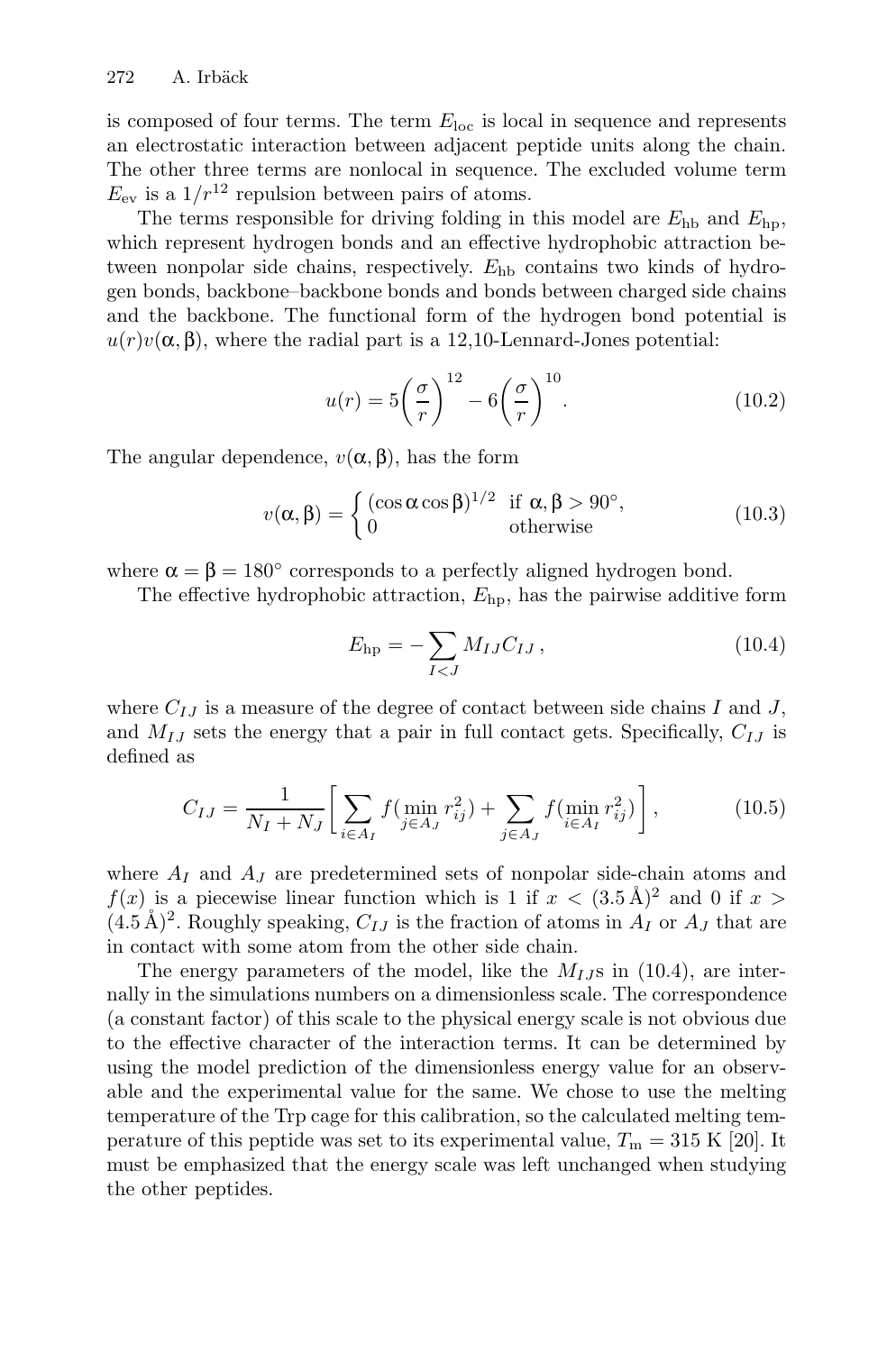For simplicity, this description of the potential was for a single protein chain. The model can be easily extended to multichain systems. Different chains then interact by excluded-volume interactions, hydrogen bonding and hydrophobic attraction between nonpolar side chains. The interchain interactions have the same form as the corresponding intrachain interactions.

#### **10.2.2 Monte Carlo Methods**

The thermodynamics of this model can be simulated by using simple singlevariable Monte Carlo updates. The torsion angles are then turned one by one, and each change is followed by a Metropolis accept/reject question. This update can be applied to both backbone and side-chain degrees of freedom. However, when applied to a backbone angle, this method tends to lead to a large nonlocal deformation of the chain, which is likely to be rejected if the chain is compact.

Therefore, it is desirable to also include a backbone update less drastic than the single-angle update. One possibility is to use a strictly local method such as the concerted-rotation algorithm [21]. For long chains, such an update has the advantage of leaving a large part of the energy function unchanged. However, strictly local methods tend to be quite complex, and the proteins amenable to atomic-level simulations are in any case not very large. Instead, we have therefore chosen to use biased Gaussian steps [22], a semi-local method that is flexible and easy to implement. This method simultaneously turns  $n$  adjacent torsion angles  $\tau_i$  along the backbone, where *n* typically is 7 or 8. Let  $\tau = (\tau_1, \ldots, \tau_n)$ . A tentative new set of angles,  $\tau'$ , is generated with a bias toward local deformations. Specifically, using a conformation-dependent  $n \times n$ matrix G such that  $({\tau}' - {\tau})^T G({\tau}' - {\tau}) \approx 0$  for changes corresponding to local deformations,  $\tau'$  is drawn from the Gaussian distribution

$$
W(\boldsymbol{\tau} \to \boldsymbol{\tau}') = \frac{(\det \mathsf{A})^{1/2}}{\pi^3} \exp\left[ -(\boldsymbol{\tau}' - \boldsymbol{\tau})^{\mathrm{T}} \mathsf{A} (\boldsymbol{\tau}' - \boldsymbol{\tau}) \right],\tag{10.6}
$$

$$
A = \frac{a}{2}(1 + bG),
$$
 (10.7)

where 1 denotes the  $n \times n$  unit matrix and a and b are tunable parameters. The parameter  $a$  controls the acceptance rate, whereas  $b$  sets the degree of bias toward local deformations. Typical values are  $a = 300 \text{ (rad)}^{-2}$  and  $b =$  $10(\text{rad}/\text{\AA})^{-2}$ . Finally, the new conformation  $\tau'$  is subject to an accept/reject step, with probability

$$
P_{\rm acc}(\tau \to \tau') = \min\left(1, \frac{W(\tau' \to \tau)}{W(\tau \to \tau')} \exp[-(E'-E)/kT]\right) \tag{10.8}
$$

for acceptance (k is Boltzmann's constant and T is the temperature). The factor  $W(\tau' \to \tau)/W(\tau \to \tau')$  is needed for detailed balance to be fulfilled, since  $G$  is conformation-dependent and  $W$  thereby asymmetric.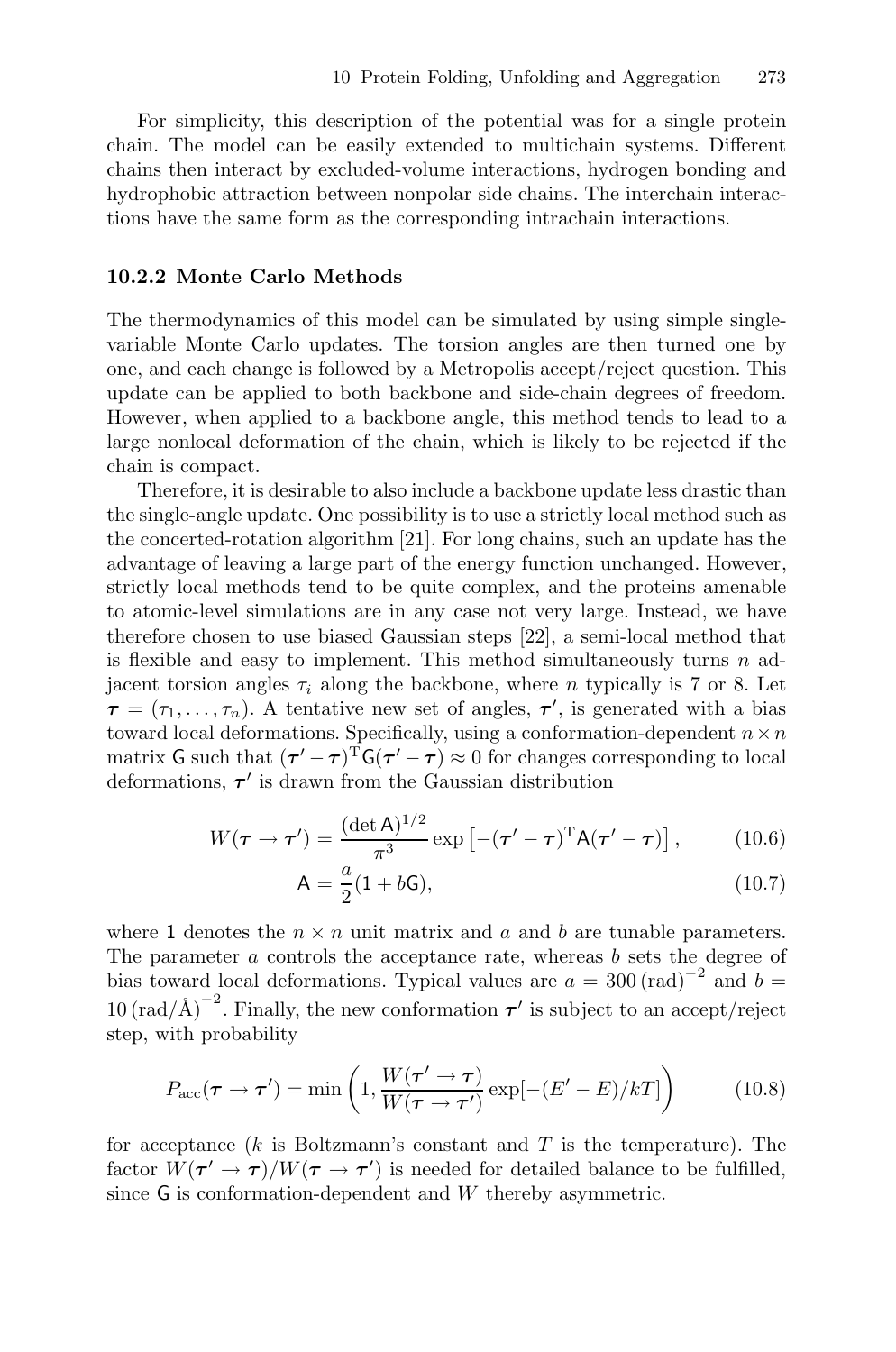These two updates, the single-variable update and the biased Gaussian step, are updates for simulations in the canonical ensemble. In recent years, there has been an increasing interest in generalized-ensemble techniques for protein folding simulations [23]. The aim of these methods is to make it easier for the system to jump between different free-energy minima and thereby speed up the exploration of conformational space. A method of this type that has been used for the present model is simulated tempering [24, 25, 26]. In this method, the temperature is a dynamical variable that can take on a set of predetermined values,  $T_k$ . The extended ensemble studied by this method is defined by the partition function

$$
Z = \sum_{k} e^{-g_k} Z(T_k), \qquad (10.9)
$$

where the  $g_k$ s are tunable parameters and  $Z(T_k)$  denotes the canonical partition function at temperature  $T_k$ . The temperature jumps are controlled by a Metropolis accept/reject question.

#### **10.2.3 Software**

The program package PROFASI (PROtein Folding and Aggregation SImulator) implements the model and Monte Carlo methods described above [27] and is freely available to academic users. This package, written in  $C_{++}$ , is designed to handle both single chains and multichain systems in a flexible and efficient manner. Using this package, the folding studies below require roughly a day on a cluster of 10 2.2 GHz processors for each peptide.

# **10.3 Results**

This section presents results obtained using the model described above. The number of sequences that this model can fold is limited. On the other hand, it should be stressed that all the different sequences are studied for one and the same choice of model parameters. In other words, the only input to the calculations is the amino acid sequence. All our calculations, except in the unfolding studies of ubiquitin, were started from random initial configurations.

# **10.3.1 Peptide Folding**

Folding studies based on this model have been performed [13] for the following set of peptides: the  $\alpha$ -helical Trp cage [20] and  $F_s$  [28], the  $\beta$ -hairpins GB1p [29] and  $GB1m2/GB1m3$  [30], and the three-stranded  $\beta$ -sheets Betanova [31] and LLM [32]. These peptides are schematically illustrated in Fig. 10.1.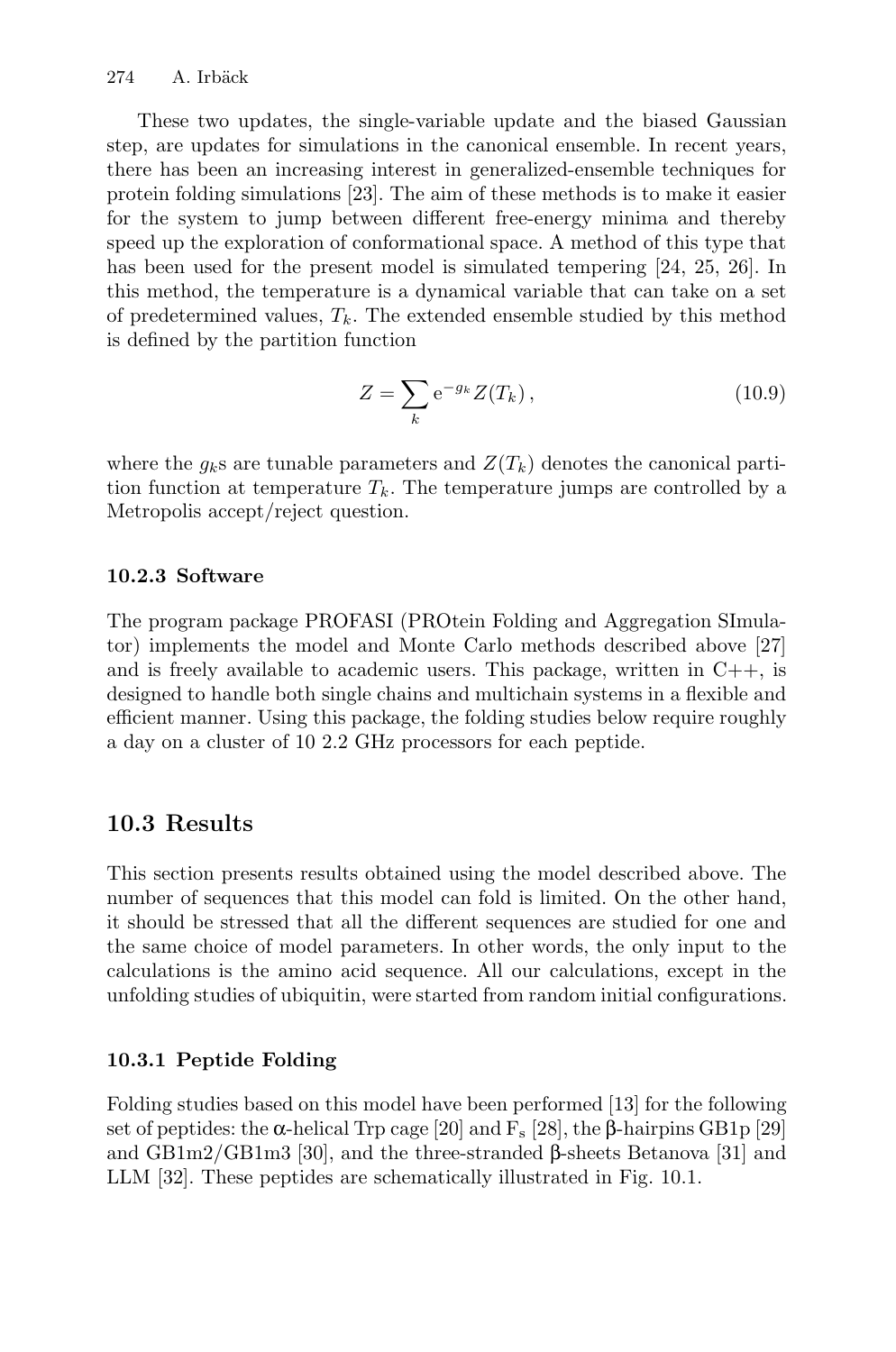

**Fig. 10.1.** Schematic illustration of the different geometries of the peptides studied. Shown from *left* to *right* are the Trp cage, Fs, a β-hairpin (GB1p, GB1m2 and GB1m3) and a three-stranded β-sheet (Betanova and LLM). Drawn with RasMol [33]

A common measure of similarity between protein conformations is the root-mean-square deviation (RMSD), minimized over rigid-body translations and rotations. Below,  $\Delta_{\rm b}$  and  $\Delta$  denote RMSD values calculated over backbone atoms and all nonhydrogen atoms, respectively.

#### **Trp Cage**

The 20-amino acid Trp cage is a "miniprotein" with a compact folded state and a melting temperature of 315 K [20]. Its NMR-derived native structure [20] contains an α-helix (amino acids 2–8), a single turn of 3<sub>10</sub>-helix (amino acids 11–14) and a hydrophobic core consisting of three prolines (Pro12, Pro18, Pro19) and two aromatic amino acids (Tyr3, Trp6). The Trp cage has been studied using several different models [34, 35, 36, 37, 38]. Many groups obtained structures similar to the experimental structure, but it was not shown that the melting behavior is well described by any of these models. Figures 10.2 and 10.3 show results obtained using the model of this article. The first of these figures shows the free energy  $F(\Delta_b, E)$  calculated as a function of backbone RMSD from the experimental structure,  $\Delta_{\rm b}$ , and energy, E, at 275 K.  $F(\Delta_{b}, E)$  has a simple shape with one dominating minimum located at  $\Delta_{\rm b} \approx 2.3$  Å, showing that this peptide, in the model, adopts a structure similar to the experimental structure. Figure 10.3 illustrates the melting behavior. The melting temperature of the Trp cage was, as mentioned earlier, used to set the energy scale of the model and is therefore by construction equal to its experimental value. The rate at which the native structure melts with temperature is, by contrast, a prediction of the model. Figure 10.3(a) shows the temperature dependence of the helix content. A simple two-state fit provides an excellent description of the data. Figure 10.3(b) shows the native population obtained from this fit along with experimental data. The calculated native population agrees very well with experimental data over the entire temperature range, although the agreement is not prefect at low temperature. The model thus gives a realistic melting behavior.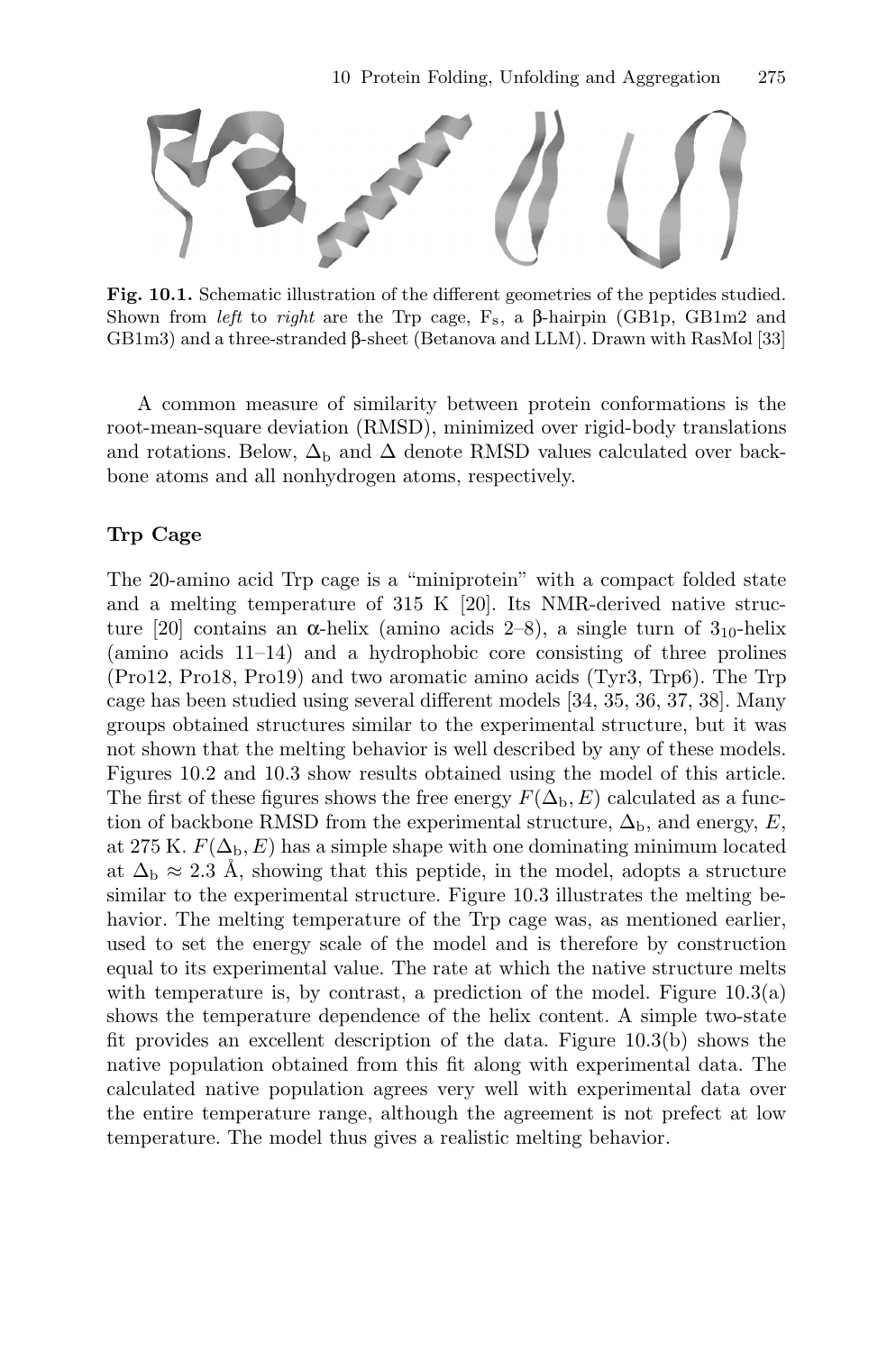

**Fig. 10.2.** Free energy  $F(\Delta_b, E)$  calculated as a function of backbone RMSD (amino acids 2–19),  $\Delta_{\rm b}$ , and energy, E, for the Trp cage at 275 K. The contours are spaced at intervals of  $1kT$ . Contours more than  $6kT$  above the minimum free energy are not shown. The free energy  $F(\Delta_b, E)$  is defined by  $\exp[-F(\Delta_b, E)/kT] \propto$  $P(\Delta_{\rm b}, E)$ , where  $P(\Delta_{\rm b}, E)$  denotes the joint probability distribution of  $\Delta_{\rm b}$  and E at temperature T



**Fig. 10.3.** Melting behavior of the Trp cage. (**a**) Helix content <sup>H</sup> against temperature. The line is a fit to the two-state expression  $H(T)=(H_u+H_nK(T))/(1+K(T)),$ where  $H_u$  and  $H_u$  are the values in the unfolded and native states, respectively, and  $K(T)$  is the effective equilibrium constant.  $K(T)$  is given by  $K(T) = \exp[(1/kT 1/kT_{\rm m}\Delta E$ , where  $T_{\rm m}$  is the melting temperature and  $\Delta E$  is the energy difference between the unfolded and native states. The helix content  $H$  is, for an  $N$ -amino acid chain, defined as the fraction of the  $N-2$  inner amino acids with their Ramachandran  $(\phi, \psi)$  pair in the α-helix region  $-90^{\circ} < \phi < -30^{\circ}$ ,  $-77^{\circ} < \psi < -17^{\circ}$ . (**b**) Native population against temperature. The line represents the model and was obtained from the fit of data for H. Plot symbols show experimental results [20] based on CD  $\circ$  and NMR  $\circ$ , respectively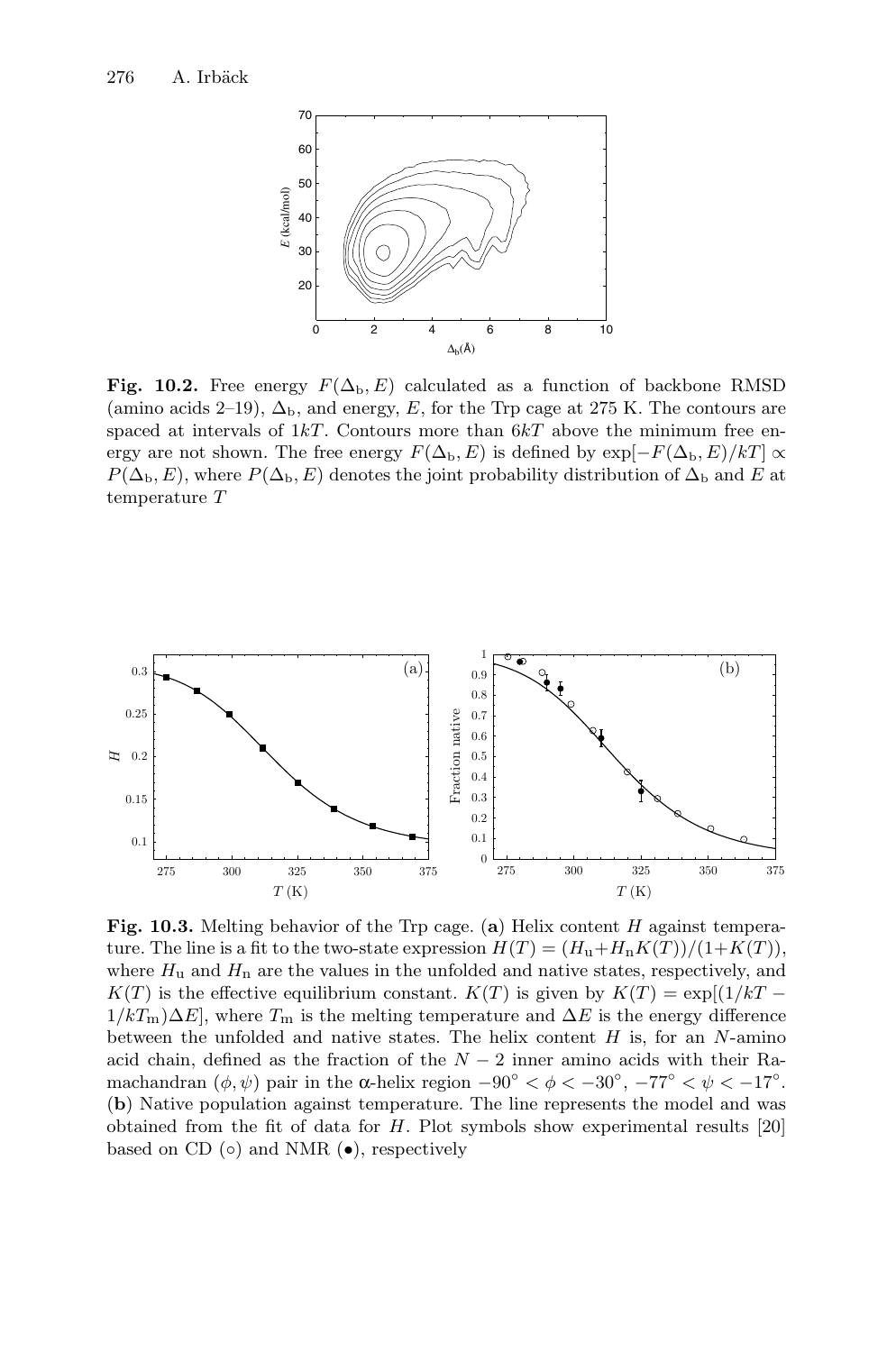#### $\mathbf{F}_\mathbf{s}$

The F<sup>s</sup> peptide is a designed alanine-based peptide with 21 amino acids, which makes an  $\alpha$ -helix [28]. It has been extensively studied both experimentally [28, 39, 40] and theoretically [41, 42, 43]. Its melting behavior was investigated experimentally using circular dichroism (CD) as well as infrared (IR) spectroscopy, with slightly different results. The melting temperature measured by IR was 334 K [39], whereas two CD-based studies obtained  $T_{\rm m} = 308 \text{ K}$  [28] and  $T_{\rm m} = 303 \text{ K}$  [40].

Figure 10.4(a) shows a  $F(\Delta_{\rm b}, E)$  plot for F<sub>s</sub>, analogous to that in Fig. 10.2 for the Trp cage. In the calculations for  $F_s$ ,  $\Delta_b$  denotes backbone RMSD from an ideal  $\alpha$ -helix. The free energy has its global minimum at  $\Delta_{\rm b} \approx 0.5$  Å, which indeed corresponds to an  $\alpha$ -helix. In addition, there are two local minima with  $\Delta_{\rm b} \approx 7$  Å and  $\Delta_{\rm b} \approx 11$  Å, respectively, both of which correspond to β-sheet structures. These two local minima are very weakly populated compared to the α-helix minimum.

Figure 10.4(b) shows the temperature dependence of the helix content. A two-state fit of the data gave a melting temperature of  $T_m = 304 \pm 1$  K and an energy difference of  $\Delta E = 11.9 \pm 0.3$  kcal/mol. This melting temperature is lower than what was found by IR, but in good agreement with the CDbased results. The result for  $\Delta E$  is furthermore in perfect agreement with the CD-based result of Thompson et al. [40], namely  $\Delta E = 12 \pm 2$  kcal/mol. The helix-coil transition of  $F_s$  is thus very similar in both location and sharpness to what was found in this experimental study.

#### **GB1p, GB1m2 and GB1m3**

Let us now turn from  $\alpha$ -helical structure to  $\beta$ -sheet structure. The GB1p, GB1m2 and GB1m3 peptides make β-hairpins, which is the minimal unit of βsheet structure. A  $\beta$ -hairpin has two strands which are connected by hydrogen



**Fig. 10.4.** The F<sub>s</sub> peptide. (a) Free energy  $F(\Delta_b, E)$  (see Fig. 10.2). (b) Helix content H versus temperature (see Fig.  $10.3(a)$ )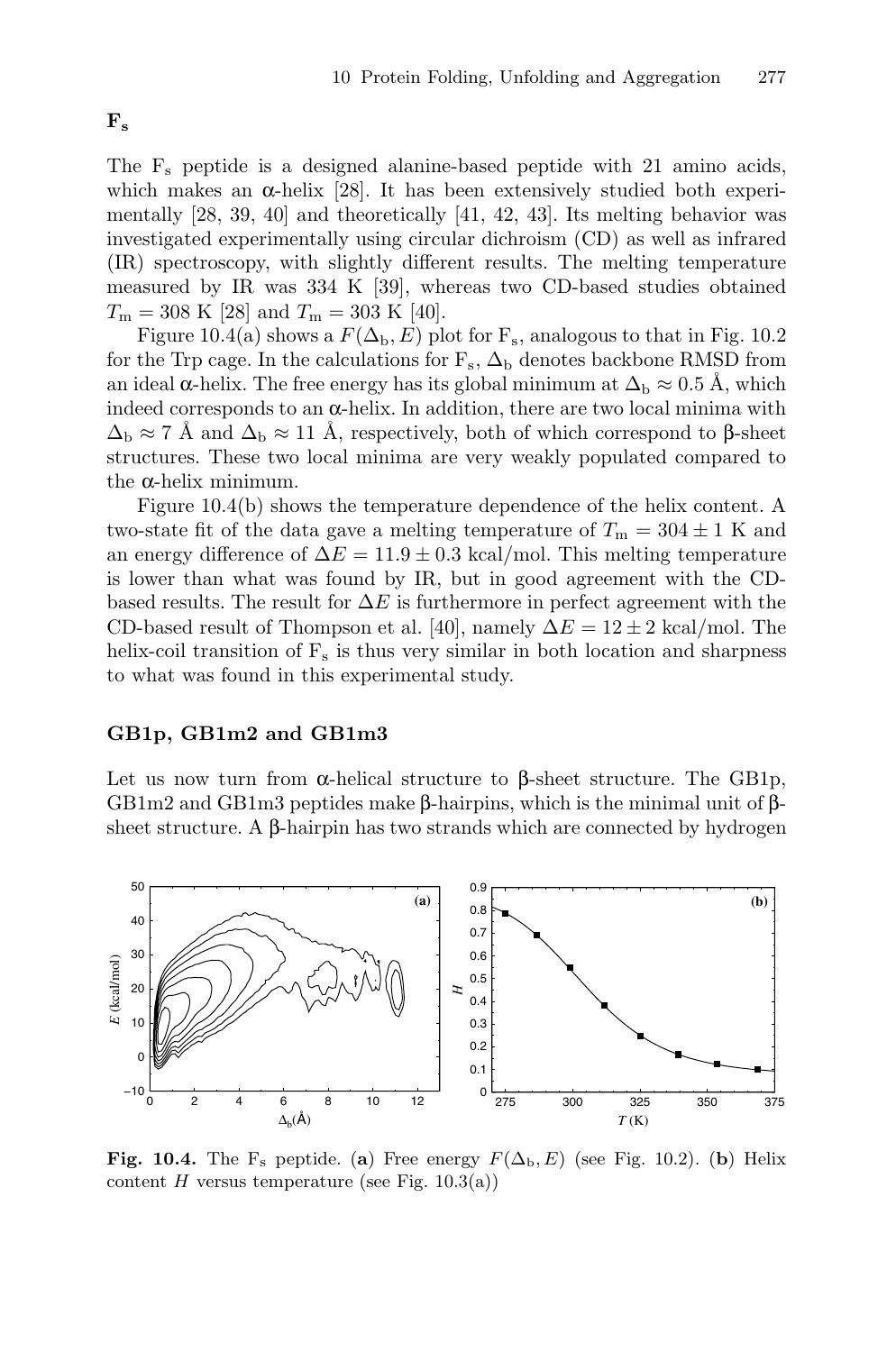bonds. GB1p is a fragment from the protein G B1 domain (amino acids 41–56) and is known to make a β-hairpin on its own [29]. Many groups have performed simulations of this particular peptide [44, 45, 46, 47, 48, 49, 50, 51, 52, 53, 54]. GB1m2 and GB1m3 are two sequences recently derived from GB1p [30]. By CD and NMR, it was found that the folded populations of GB1p, GB1m2 and GB1m3 at 298 K are  $\sim$ 30, 74 ± 5 and 86 ± 3%, respectively [30]. The stability of GB1p was also studied using Trp fluorescence [55]. A two-state analysis of these data gave  $T_{\rm m} = 297$  K and  $\Delta E = 11.6$  kcal/mol [55]. These values correspond to a native population higher than that found by CD and NMR.

Figure 10.5 shows the free energy  $F(\Delta, E)$  for GB1p and GB1m3 at 275 K, as obtained using the model of this article. Here, an RMSD  $\Delta$  calculated over all heavy atoms is needed because the backbone RMSD  $\Delta_{\rm b}$  cannot distinguish between the two possible β-hairpin topologies (with similar backbone folds but oppositely oriented side chains). A complete three-dimensional structure has not been determined for any of these peptides. Reference structures for the RMSD calculation were therefore derived from the NMR structure for the full protein G B1 domain [56]. For GB1p, the free energy  $F(\Delta, E)$  has two lowlying minima, both of which are similar to the reference structure ( $\Delta \approx 2.0$ ) Å and  $\Delta \approx 3.2$  Å, respectively). Both these minima correspond to a  $\beta$ -hairpin with native hydrogen bonds. The difference between the two minima lies in the shape of the turn region. In addition to these minima, there are two weakly populated local minima at  $\Delta \approx 5.3$  Å and  $\Delta \approx 8{\text -}10$  Å, which correspond to a β-hairpin with the opposite topology (flipped side chains) and  $\alpha$ -helix, respectively. The free-energy plot for GB1m3 (see Fig. 10.5(b)) has a simpler shape with only one detectable minimum. This sequence is more stable than the original GB1p sequence, as it should. The results for GB1m2 (not shown) are very similar to those for GB1m3.

Different experiments on GB1p have, as mentioned above, obtained different results for the native population. To see whether the model can explain this discrepancy, two different analyses were performed. First, the temperature



**Fig. 10.5.** Free energy  $F(\Delta, E)$  at 275 K for (a) GB1p and (b) GB1m3. Contour levels are as in Fig. 10.2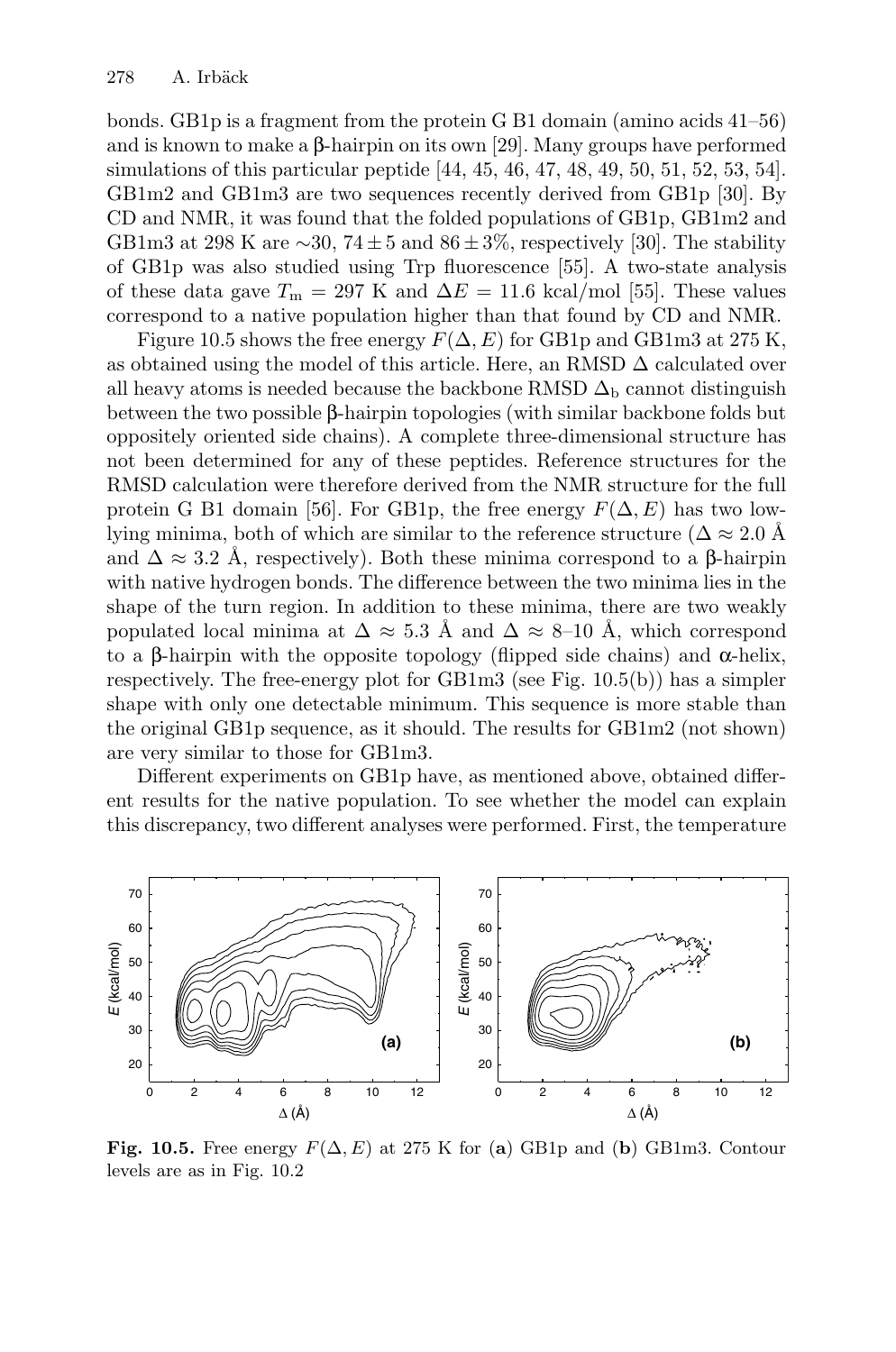dependence of the hydrophobicity energy  $E_{hp}$  was studied. This quantity should be strongly correlated with Trp fluorescence because the Trp amino acid (Trp43) is part of a hydrophobic cluster in the folded structure. A two-state fit of the  $E_{\text{hp}}$  data (see Fig. 10.6(a)) gave  $T_{\text{m}} = 297 \pm 1$  K and  $\Delta E = 14.2 \pm 0.2$  kcal/mol, which indeed is in good agreement with the Trp fluorescence results. Figure 10.6a also shows the corresponding results for GB1m3. As expected, the melting curve is shifted toward higher temperature for GB1m3. A second and independent estimate of the native population can be obtained by studying native hydrogen bonds. The number of native hydrogen bonds should be strongly correlated with the native population as obtained by CD and NMR. For a given conformation, let  $N_{\rm hb}^{\rm nat}$  denote the number of native hydrogen bonds that are present (a hydrogen bond is considered formed if its energy is lower than a cutoff). Figure  $10.6(b)$  shows the probability distribution of  $N_{\rm hb}^{\rm nat}$  for GB1p and GB1m3 at 299 K. The distribution has a clear bimodal shape for both peptides, with one native and one unfolded peak. The folded population can be directly estimated from the area % of the native peak. With  $N_{\rm hb}^{\rm nat} \geq 3$  as criterion for native, one finds that GB1p and GB1m3 have folded populations of  $27 \pm 2$  and  $82 \pm 1$ %, respectively. These results are in good agreement with the above-mentioned CD- and NMR-based results at 298 K [30] ( $\sim$ 30 % for GB1p; 86 ± 3 % for GB1m3).

The discrepancy between the experimental results for the native population of GB1p is thus very similar to what one finds in the model when analyzing different observables. This finding suggests that the difference between the experimental results reflects a true dependence of the apparent folded population on the observable studied. Such a dependence does not occur for ideal two-state systems, but a simple two-state picture might very well be inadequate for a small peptide such as GB1p. For GB1m3, there is no Trp



**Fig. 10.6.** (a) The hydrophobicity energy  $E_{\text{hp}}$  against temperature for GB1p ( $\circ$ ) and GB1m3 ( $\bullet$ ). The lines are two-state fits  $(T_m = 297 \pm 1 \text{ K}, \Delta E = 14.2 \pm 0.2$ kcal/mol for GB1p;  $T_m = 321 \pm 1$  K,  $\Delta E = 15.0 \pm 0.4$  kcal/mol for GB1m3). (**b**) Probability distribution of the number of native hydrogen bonds,  $N_{\rm hb}^{\rm nat}$ , for GB1p (*dotted line*) and GB1m3 (*full line*) at 299 K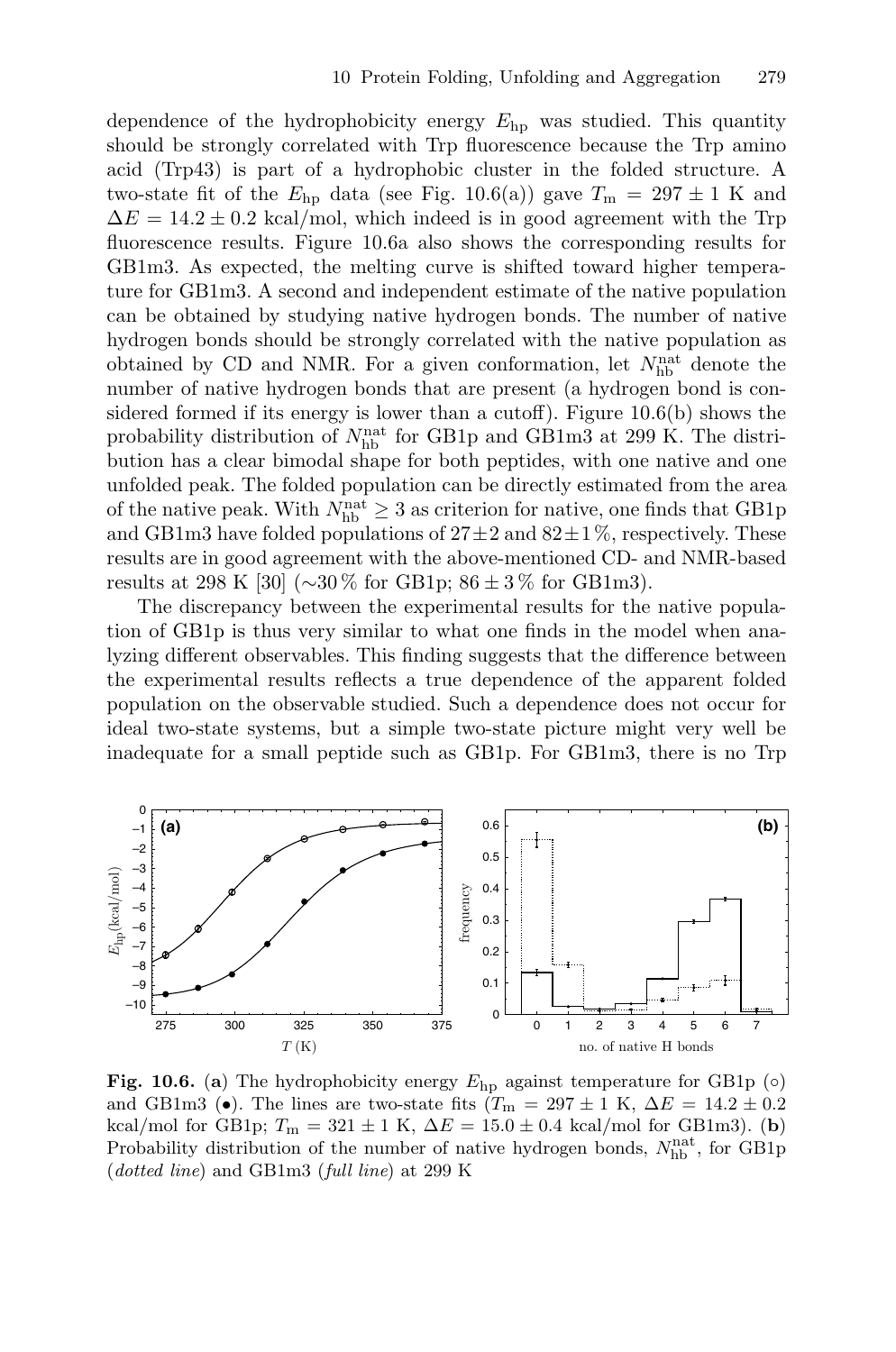fluorescence study available. The simulation results suggest that the difference between results based on Trp fluorescence and results based on CD and NMR should be smaller for this peptide. Whether or not this prediction is correct remains to be seen.

#### **Betanova and LLM**

Betanova is a designed three-stranded  $\beta$ -sheet peptide with 20 amino acids [31]. It is only marginally stable, but Betanova mutants with higher stability have been developed, such as the triple mutant LLM (Val5Leu, Asn12Leu, Thr17Met) [32]. Betanova has been studied by both NMR [32] and computer simulations [57, 58, 59]. The NMR-based native populations of Betanova and LLM are 9 and 36%, respectively, at 283 K.

It turns out that Betanova and LLM make three-stranded β-sheets similar to the experimental structures in the model of this article. Both peptides have low stability, as they should, as can be seen from Fig. 10.7. This figure shows the probability distribution of  $N_{\rm hb}^{\rm nat}$  for these peptides at 287 K,  $N_{\rm hb}^{\rm nat}$ being the number of native hydrogen bonds. In both cases, the distribution exhibits three peaks: a native peak at high  $N_{\rm hb}^{\rm nat}$ , an unfolded peak at low  $N_{\rm hb}^{\rm nat}$  and a third peak at  $N_{\rm hb}^{\rm nat} \approx 4$ . It was found that conformations in the intermediate state with  $N_{\rm hb}^{\rm nat} \approx 4$  tend to contain the first (N-terminal) β-hairpin but not the second (C-terminal) one, which is in agreement with experimental data [32]. With  $N_{\text{hb}}^{\text{nat}} \geq 6$  as the definition of native, one finds that Betanova and LLM are  $6 \pm 1$  and  $38 \pm 2\%$  folded, respectively, at this temperature. These values are in good agreement with the NMR-based native populations.

Table 10.1 gives a summary of calculated and experimental native populations for the five β-sheet peptides studied. The model results are based on the number of native hydrogen bonds, whereas the experimental results are based on CD and NMR. The overall agreement is very good, and it should be



Fig. 10.7. Probability distribution of the number of native backbone hydrogen bonds,  $N_{\rm hb}^{\rm nat}$ , for Betanova (*dotted line*) and LLM (*full line*) at 287 K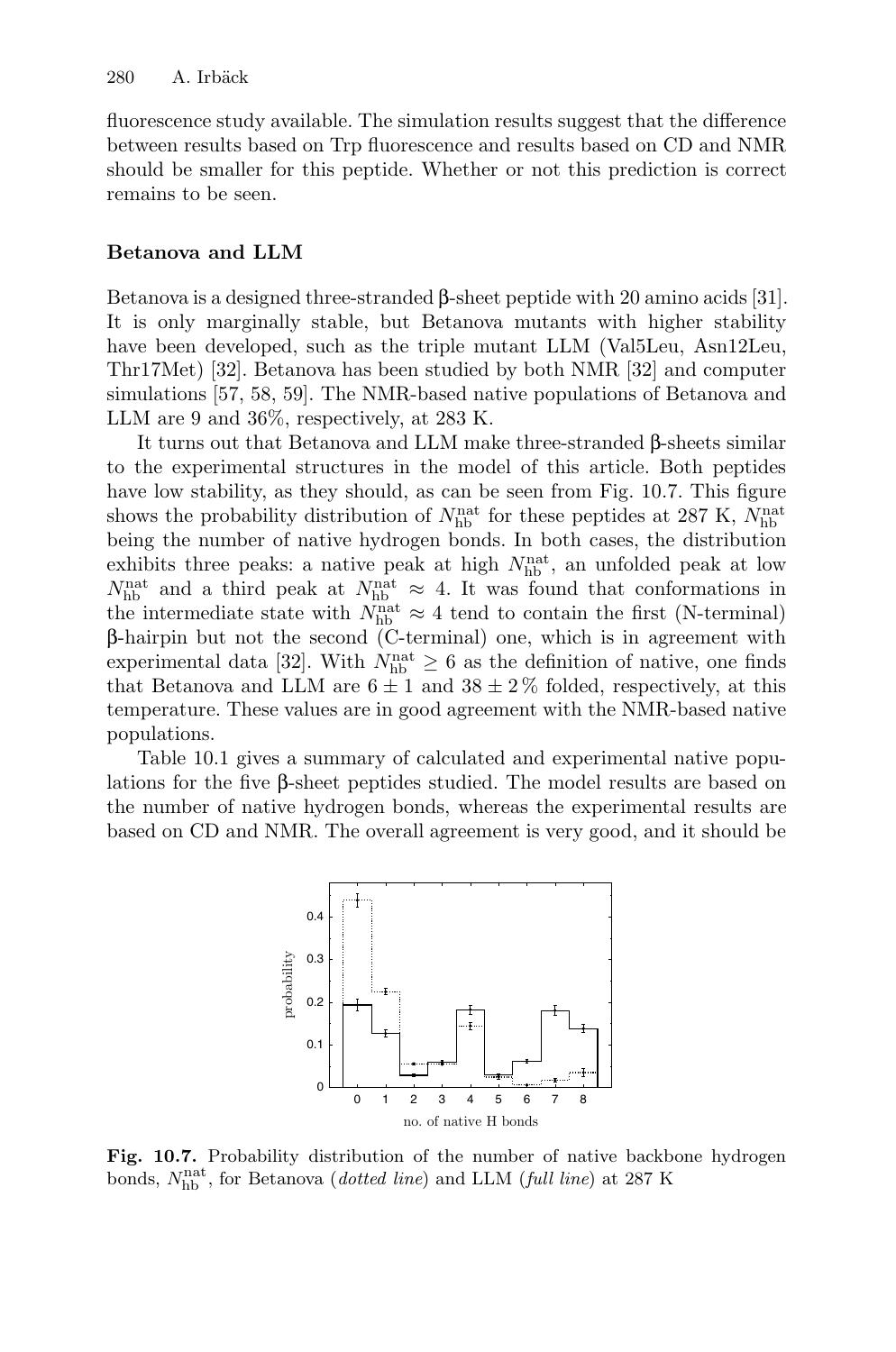|                  | exp.                 | model                |
|------------------|----------------------|----------------------|
| GB1 <sub>p</sub> | $\sim$ 30 % (298 K)  | $27 \pm 2\%$ (299 K) |
| GB1m2            | $74 \pm 5\%$ (298 K) | $84 \pm 1\%$ (299 K) |
| GB1m3            | $86 \pm 3\%$ (298 K) | $82 \pm 1\%$ (299 K) |
| Betanova         | $9\%$ (283 K)        | $6 \pm 1\%$ (287 K)  |
| LLM              | 36% (283 K)          | $38 \pm 2\%$ (287 K) |

**Table 10.1.** Experimental and calculated native populations of the  $\beta$ -sheet peptides studied

stressed that this agreement was achieved without having to tune any model parameters. Good agreement with experimental stability data was also seen for the  $\alpha$ -helical Trp cage and  $F_s$  peptides. This quantitative agreement indicates that factors such as Coulomb interactions between charged amino acids play a quite limited role in the folding thermodynamics of these peptides, compared to hydrogen bonding and hydrophobic attraction, which are the main driving forces of this model.

#### **10.3.2 Aggregation of A**β**<sup>16</sup>***−***<sup>22</sup> Peptides**

The fibrillar aggregates that characterize amyloid diseases are formed by specific proteins, but many other proteins are capable of forming similar aggregated structures [4, 60].

Among the known fibril-forming proteins are several fragments of the amyloid Aβ peptide associated with Alzheimer's disease. One such fragment is the 7-amino acid  $\mathbf{A}\beta_{16-22}$  peptide [61]. This peptide contains the hydrophobic 16–20-amino acid segment (Lys-Leu-Val-Phe-Phe), which is known to be important in the Aβ–Aβ interaction [62]. Its small size makes  $A\beta_{16-22}$ well suited as a model system for studying the mechanisms of fibril formation. Computer simulations of  $A\beta_{16-22}$  systems have been reported by several groups [63, 64, 65, 66].

An amyloid fibril is composed of β-sheets whose strands run perpendicular to the fibril axis [67]. For  $A\beta_{16-22}$  fibrils, there is evidence from solid-state NMR that the β-strands have an antiparallel organization  $[61, 68]$ .

The exact role of protein aggregation in amyloid diseases remains to be clarified. However, there is increasing evidence suggesting that the full fibrils are not the neurotoxic agent, whereas there are studies linking  $\mathbf{A}\boldsymbol{\beta}$  oligomers to neurotoxicity [69, 70, 71].

Using the model of this article, a study of small  $\mathcal{AB}_{16-22}$  systems was performed [15]. The energy function was exactly the same as in the folding studies above. Systems of one, three and six  $A\beta_{16-22}$  peptides were studied by Monte Carlo simulations, which were started from random (nonaggregated) structures. The  $N_c = 3$  and  $N_c = 6$  systems,  $N_c$  being the number of chains, were contained in periodic boxes. The box sizes were  $(35 \text{ Å})^3$  and  $(44 \text{ Å})^3$  for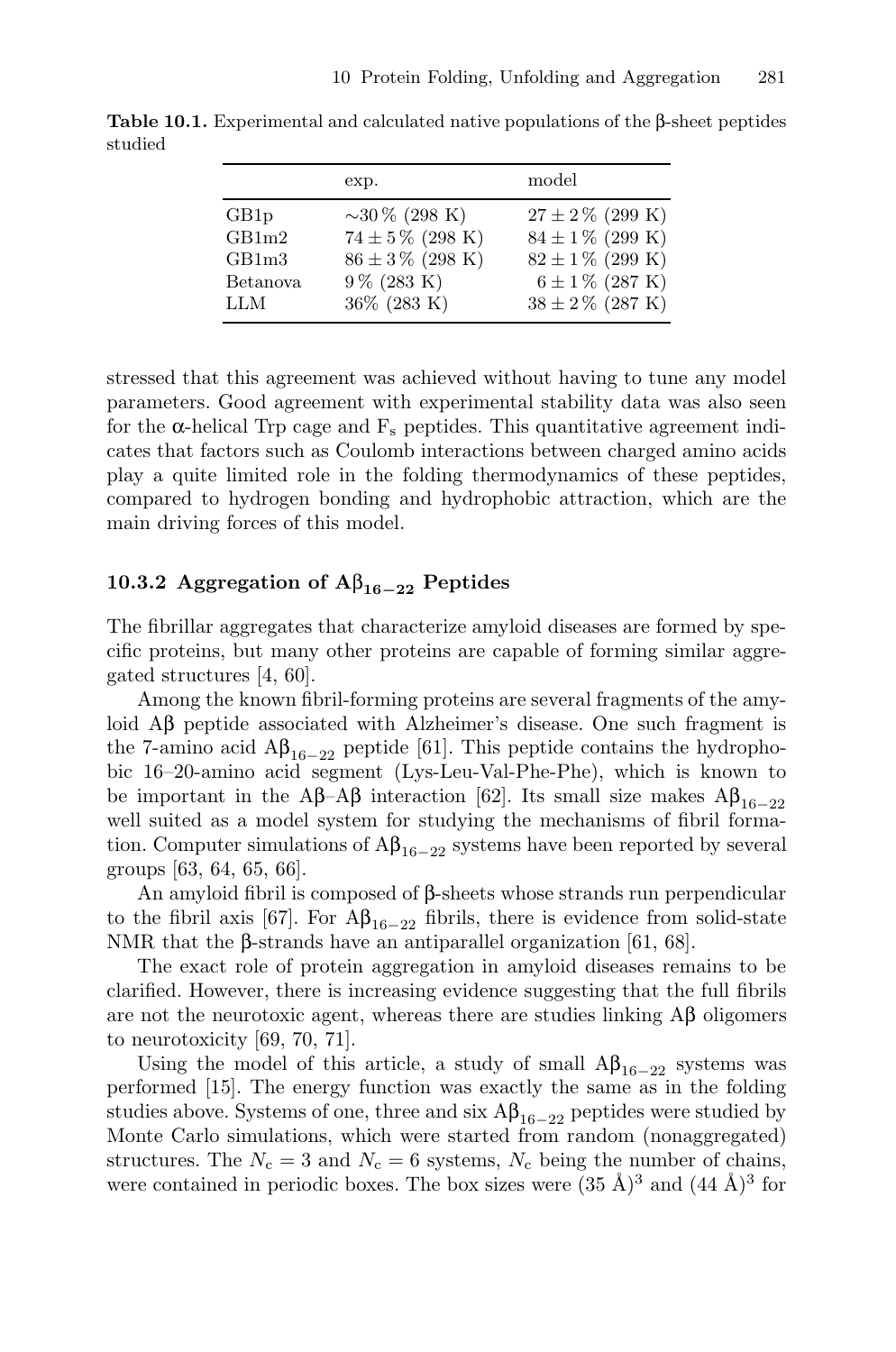$N_c = 3$  and  $N_c = 6$ , corresponding to a constant peptide concentration. To the set of Monte Carlo moves, rigid-body translations and rotations of whole chains were added.

#### **Secondary Structure**

Figure 10.8 shows the α-helix and β-strand contents H and S against temperature for different  $N_c$ . For  $N_c = 1$ , both H and S are small at all temperatures studied. So, in this model, the  $A\beta_{16-22}$  monomer is mainly a random coil throughout this temperature range. The  $N_c = 3$  and  $N_c = 6$  systems show a qualitatively different behavior;  $S$  increases sharply with decreasing temperature, to values of  $S = 0.6$  and higher, whereas H is small. These results show that unless the temperature is too high, the three- and six-chain systems self-assemble into ordered structures with a high β-strand content.

The results for  $N_c = 1$  and  $N_c = 3$  can be compared with results from molecular dynamics simulations with explicit water by Klimov and Thirumalai [64]. The conclusion that the isolated  $A\beta_{16-22}$  peptide is mainly a random coil is in agreement with their results. However, the  $N_c = 3$  results disagree with theirs because they found a lower  $\beta$ -strand content for  $N_c = 3$ than for  $N_c = 1$ .



**Fig. 10.8.** Secondary structure of  $A\beta_{16-22}$  systems. For a chain with N amino acids, the  $\alpha$ -helix and β-strand contents are defined as the fractions of the  $N-2$  inner amino acids with their  $(\phi, \psi)$  pair in the α-helix and β-strand regions of the Ramachandran space, assuming that  $\alpha$ -helix corresponds to  $-90^{\circ} < \phi < -30^{\circ}$ ,  $-77^{\circ} < \psi < -17^{\circ}$ and that β-strand corresponds to  $-150^{\circ} < \phi < -90^{\circ}$ ,  $90^{\circ} < \psi < 150^{\circ}$ . The average α-helix and β-strand contents, over all the chains of the system, are denoted by  $H$ and S, respectively. (a) The  $\alpha$ -helix content H against temperature T for  $N_c = 1$ ( $\circ$ ),  $N_c = 3$  ( $\bullet$ ) and  $N_c = 6$  ( $\bullet$ ). Lines joining data points are only a guide for the eye. (**b**) Same for the <sup>β</sup>-strand content <sup>S</sup>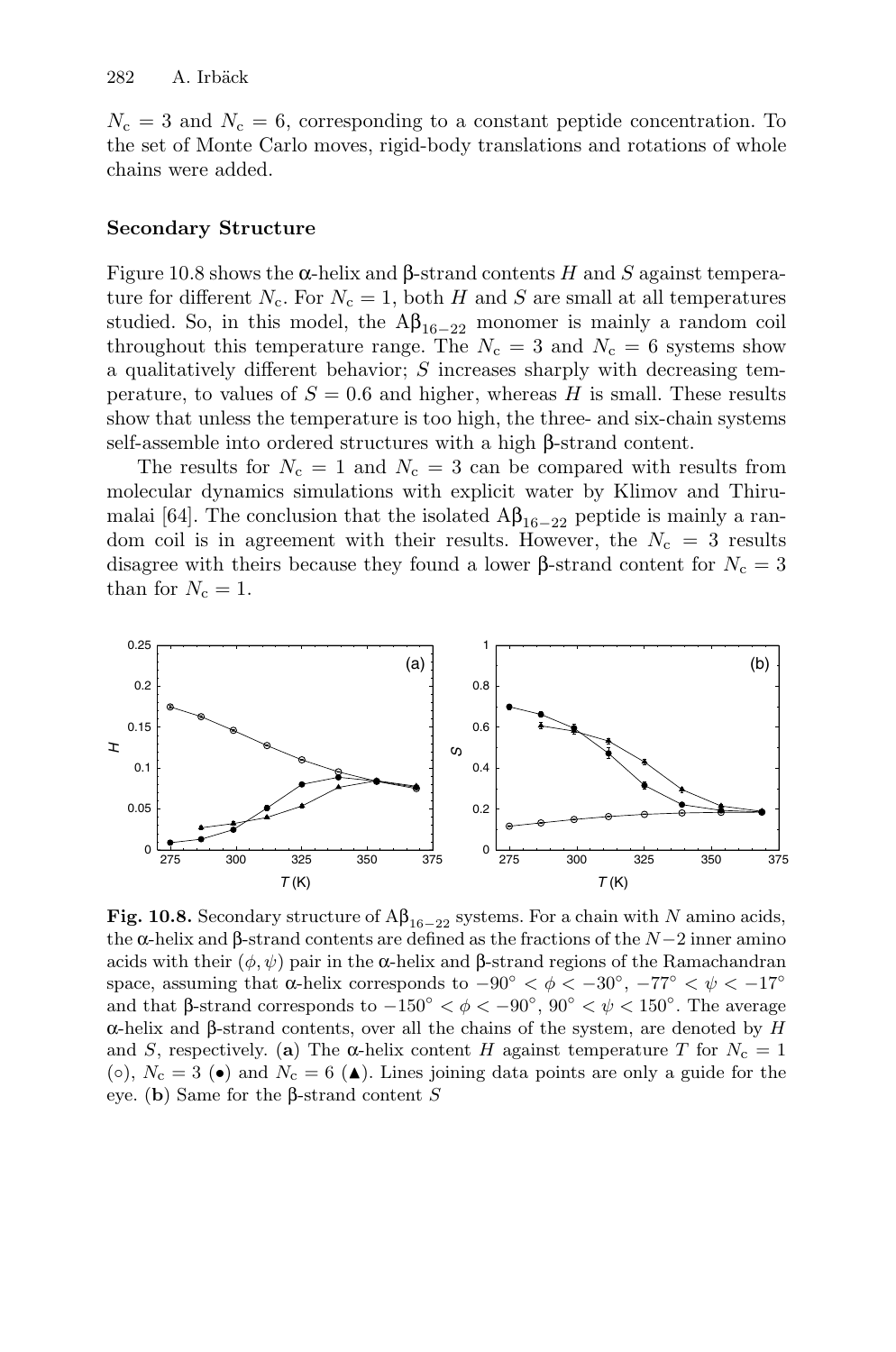#### β**-Strand Organization**

As mentioned above, there is experimental evidence [61, 68] that the  $\beta$ -strands in full  $\mathbf{A}\beta_{16-22}$  fibrils have an antiparallel organization. To examine the β-strand organization in the model, parallel and antiparallel pairs of strands were identified and counted. Given a multichain configuration, all pairs of chains were identified such that (i) their interchain hydrogen bond energy was less than a cutoff (roughly corresponding to 2–3 hydrogen bonds), and (ii) both chains had a β-strand content higher than 0.5. For each such pair of chains, the scalar product of their normalized end-to-end unit vectors was calculated. If this scalar product was greater than  $0.7$  (less than  $-0.7$ ), the two chains were taken as parallel (antiparallel). The numbers of such parallel and antiparallel pairs are denoted by  $n_+$  and  $n_-$ , respectively.

Table 10.2 shows the joint probability distribution  $P(n_{+}, n_{-})$  for the  $N_c = 6$  system at  $T = 287$  K. From this table, it can be seen that many configurations contain mixed β-sheet structure. Nevertheless, there is a clear asymmetry between  $n_+$  and  $n_-$ ; large  $n_-$  values are much more probable than large  $n_+$  values. The combination  $(n_+, n_-) = (4, 0)$  is, e.g., very unlikely to occur, whereas  $(n_+, n_-) = (0, 4)$  does occur with a significant frequency.

The results in Table 10.2 were obtained at the lowest temperature studied. With increasing temperature, the average  $n_+$  and  $n_-$  steadily decrease. At the highest temperature studied, 369 K, about 99% of the conformations have  $n_{+} = n_{-} = 0.$ 

A clear trend seen in Table 10.2 is that large  $n_{+}$  values are suppressed, which means that large parallel  $\beta$ -sheets are unlikely to form. The probability of having large antiparallel β-sheets is higher. Compared to purely antiparallel  $\beta$ -sheet structures, it is possible that mixed  $\beta$ -sheet structures are more difficult to extend to large stable structures. To be able to check whether or not this is the case, simulations of larger systems are required.

Why are antiparallel β-sheets favored over parallel ones? Klimov and Thirumalai [64] concluded that  $\mathbf{A}\beta_{16-22}$  peptides make antiparallel β-sheets because of Coulomb interactions between charged side chains; the two end

| $n_{+}$        | $n_{-}$   |           |           |          |           |  |
|----------------|-----------|-----------|-----------|----------|-----------|--|
|                | $\theta$  |           |           |          |           |  |
|                | 0.028(5)  | 0.059(11) | 0.08(2)   | 0.06(2)  | 0.030(15) |  |
|                | 0.038(6)  | 0.12(2)   | 0.16(3)   | 0.10(3)  | 0.006(3)  |  |
| $\overline{2}$ | 0.026(11) | 0.11(5)   | 0.14(5)   | 0.004(2) |           |  |
| 3              | 0.008(5)  | 0.013(9)  | 0.015(12) |          |           |  |

**Table 10.2.** The probability distribution  $P(n_{+}, n_{-})$  for  $N_c = 6$  A $\beta_{16-22}$  peptides at  $T = 287$  K (entries smaller than  $10^{-3}$  are omitted)

 $n_+$  and  $n_-\$  are the numbers of parallel and antiparallel pairs of  $\beta$ -strands (see text). The numbers in parentheses are the statistical errors in the last digits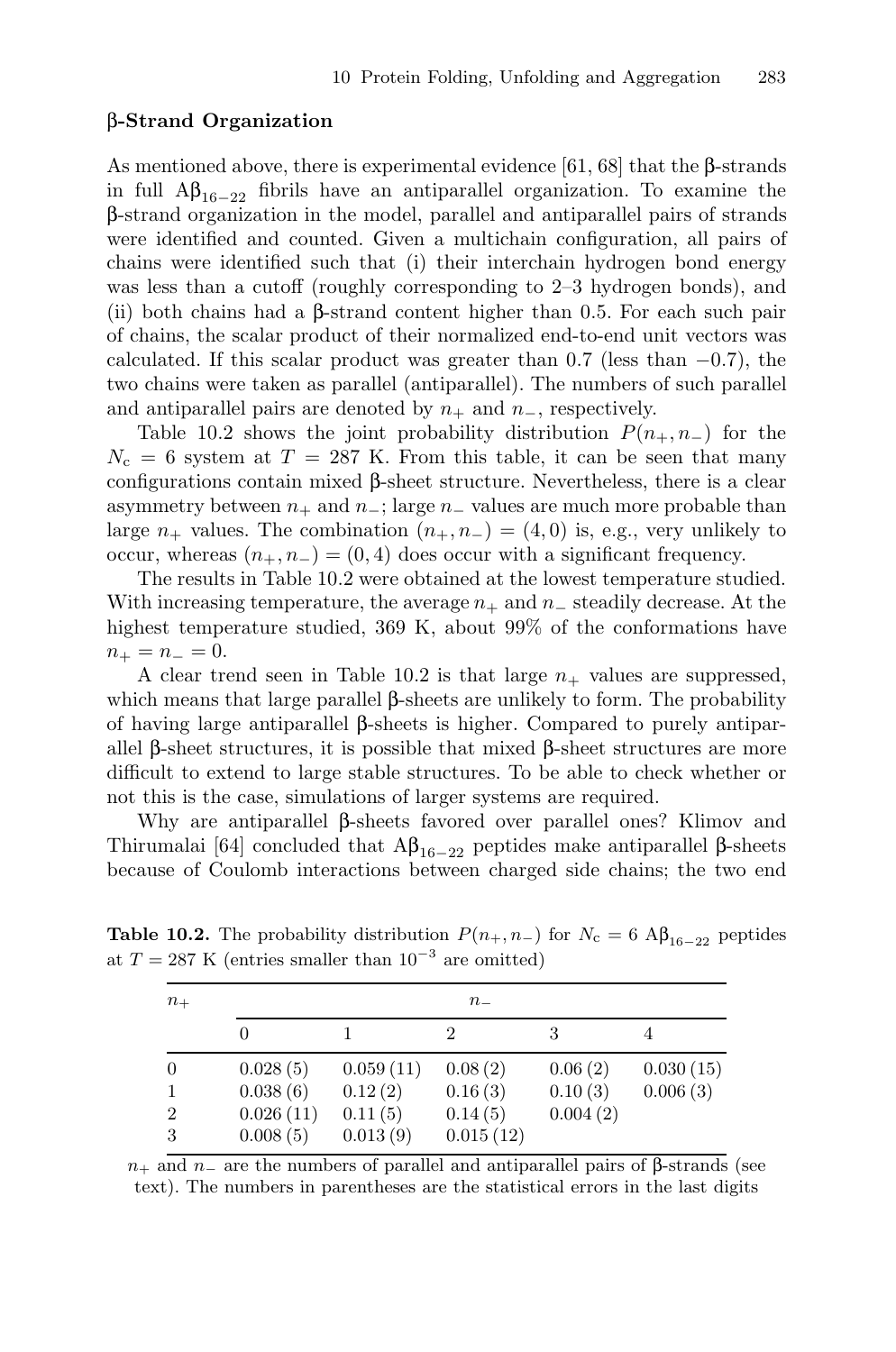side chains of the  $A\beta_{16-22}$  peptide carry opposite charges, which indeed should make the antiparallel orientation electrostatically favorable. However, our model completely ignores Coulomb interactions between side-chain charges and still strongly favors the antiparallel organization. Other mechanisms than Coulomb interactions between side-chain charges might therefore play a significant role, such as the geometry of backbone–backbone hydrogen bonds, steric effects, and the precise distribution of hydrophobicity along the chains.

## **Examples of Low-Energy Structures**

What is the typical shape of the aggregated structures? In the  $N_c = 6$  simulations, no single dominating shape was observed, but rather a number of more or less degenerate local free-energy minima. Figure 10.9 shows two snapshots of such minima.

In the simplest class of typical structures observed in the simulations, five of the chains form a relatively flat β-sheet, whereas the remaining chain is a random coil and held in contact with the β-sheet by hydrophobic attraction. Six-stranded β-sheets also occurred in the simulations, but with a very low frequency. Furthermore, for the six-chain system, there were new nontrivial structures with no analogs in the three-chain simulations. The second structure in Fig. 10.9 illustrates this. Here, stability is achieved by stacking two different, three-stranded, β-sheets together, which brings hydrophobic side chains from the two β-sheets in close contact. Such "sandwiches" occurred with a nonnegligible frequency in the simulations, although not as frequently as five-stranded β-sheets.

# **10.3.3 Mechanical Unfolding of Ubiquitin**

The same model has also been used to study the mechanical unfolding of ubiquitin [16, 17], a protein with 76 amino acids. The unfolding behavior of



**Fig. 10.9.** Two typical low-energy structures from the simulations of six  $A\beta_{16-22}$ peptides: a five-stranded β-sheet (*left*), and two three-stranded β-sheets "sandwiching" several of their hydrophobic side chains between them (*right*). Drawn with RasMol [33]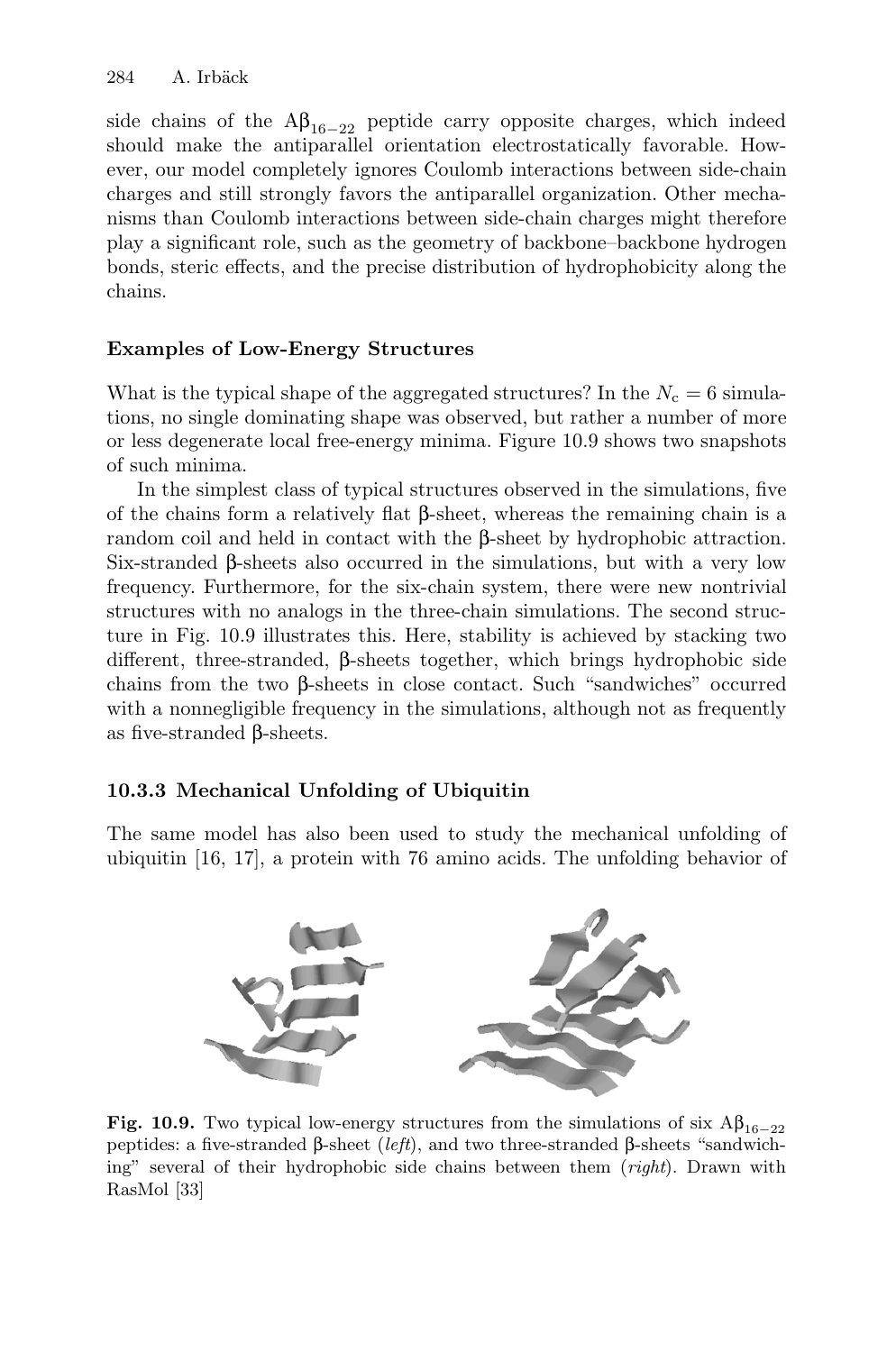ubiquitin under the influence of a stretching force was recently investigated experimentally by single-molecule constant-force methods [72]. Many observed unfolding traces had a simple two-state character, whereas others showed clear evidence of intermediate states. The quantity monitored was the end-to-end distance. This quantity alone provides only limited information about the unfolding behavior and the structure of the intermediate states.

More detailed experimental information is available about the pathway followed by this protein in temperature-induced unfolding. In its native form, ubiquitin contains an  $\alpha$ -helix packed against a five-stranded  $\beta$ -sheet (see Fig. 10.10). The thermally most stable parts of the native structure seem to be the α-helix and the first (N-terminal) β-hairpin [74, 75], which is part of the β-sheet. There is also evidence that the same two secondary-structure elements, the  $\alpha$ -helix and the first  $\beta$ -hairpin, form early as ubiquitin folds to its native conformation. An extensive  $\phi$ -value analysis, based on 27 mutations throughout the protein, found that both these structures are present in the transition state but that the rest of the molecule remains largely unstructured at this stage of folding [76]. Another study suggested that two additional βstrands are present in the transition state [77].

The simulations of the mechanical unfolding of ubiquitin were carried out at constant force [16]. As in the constant-force experiments [72], the forces acted on the chain ends. In the presence of these forces, the energy function becomes  $E = E - \mathbf{F} \cdot \mathbf{R}$ , where E is given by (10.1), F is the force, and *R* denotes the end-to-end vector. The forces studied were 100, 140 and 200 pN. For each force, a set of more than 500 unfolding simulations were carried out using Monte Carlo dynamics. For the backbone angles, to avoid large unphysical deformations of the chain, the single-variable update was not used, but only the semi-local biased-Gaussian-step method. All simulations were started from the native structure but with different random number seeds.



**Fig. 10.10.** Schematic illustrations of the native structure of ubiquitin with labels A–E for the secondary-structure elements. (*Left*) A 3D model (Protein Data Bank code 1d3z [73]) drawn with RasMol [33]. (*Right*) The organization of the β-sheet. Amino acid numbers, strand labels (I–V) and two β-hairpin turns are indicated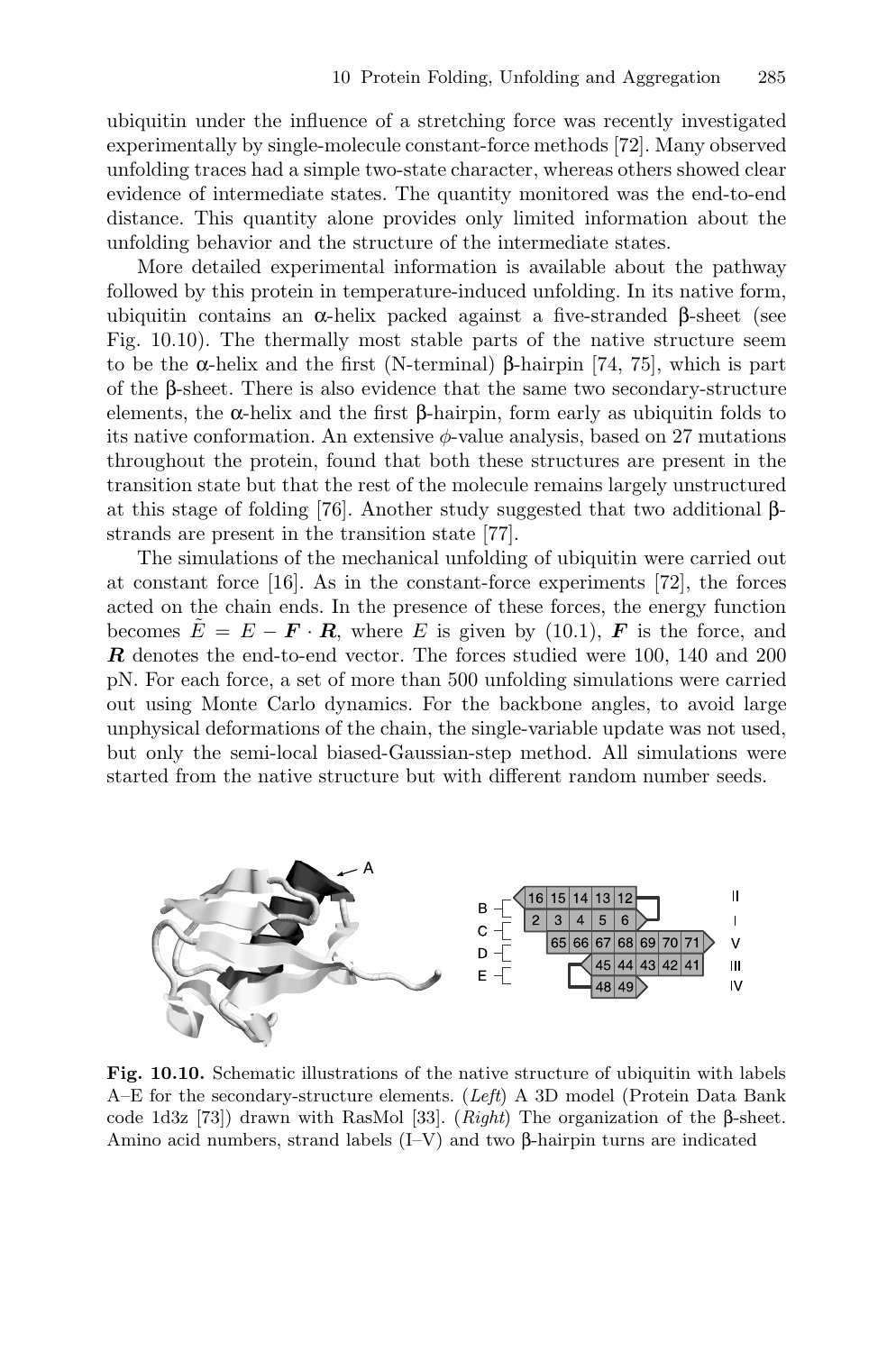#### **End-to-End Distance**

Figure 10.11 shows the time evolution of the end-to-end distance  $r = |R|$  in two typical runs at 100 pN. From this figure, it can be seen that unfolding proceeds in a stepwise fashion in the simulations, although the steps are not as sharp as in the experiments. In many runs, the unfolding occurred in a single step, as in run R1 in Fig. 10.11. However, in agreement with the experiments [72], there were also several examples of unfolding via intermediate states, as in run R2 in Fig. 10.11. So, both one-step unfolding and unfolding through intermediate states indeed occurred in the simulations.

Also, properties such as the size of the unfolding step, the frequency of occurrence of intermediate states and the position of the typical intermediate state were all found to be in reasonable agreement with experimental data [72]. For the range of forces studied, it was found that the size of the unfolding step increased with force, whereas intermediate states occurred more frequently at lower force. These dependencies on the strength of the applied force remain to be verified experimentally.

The comparison of these results with experimental data serve as an important test of the model; the model was developed by folding studies of much smaller chains, and it is not at all clear that it can fold ubiquitin. Unfolding is, however, easier to simulate than folding to a unique native state, and atomic-level simulations of force-induced unfolding have been performed before for several proteins including ubiquitin [78] and the I27 Ig domain from titin [79, 80]. The results above suggest that the model of this article indeed is able to capture key features of the mechanical unfolding of ubiquitin. Having verified these properties, more detailed measurements were performed, which in particularly aimed at characterizing the typical intermediate state.



**Fig. 10.11.** Monte Carlo evolution of the end-to-end distance r in two representative runs. The protein chain unfolds in a single step in run R1 and via an intermediate state in run R2. The pulling force is 100 pN in both runs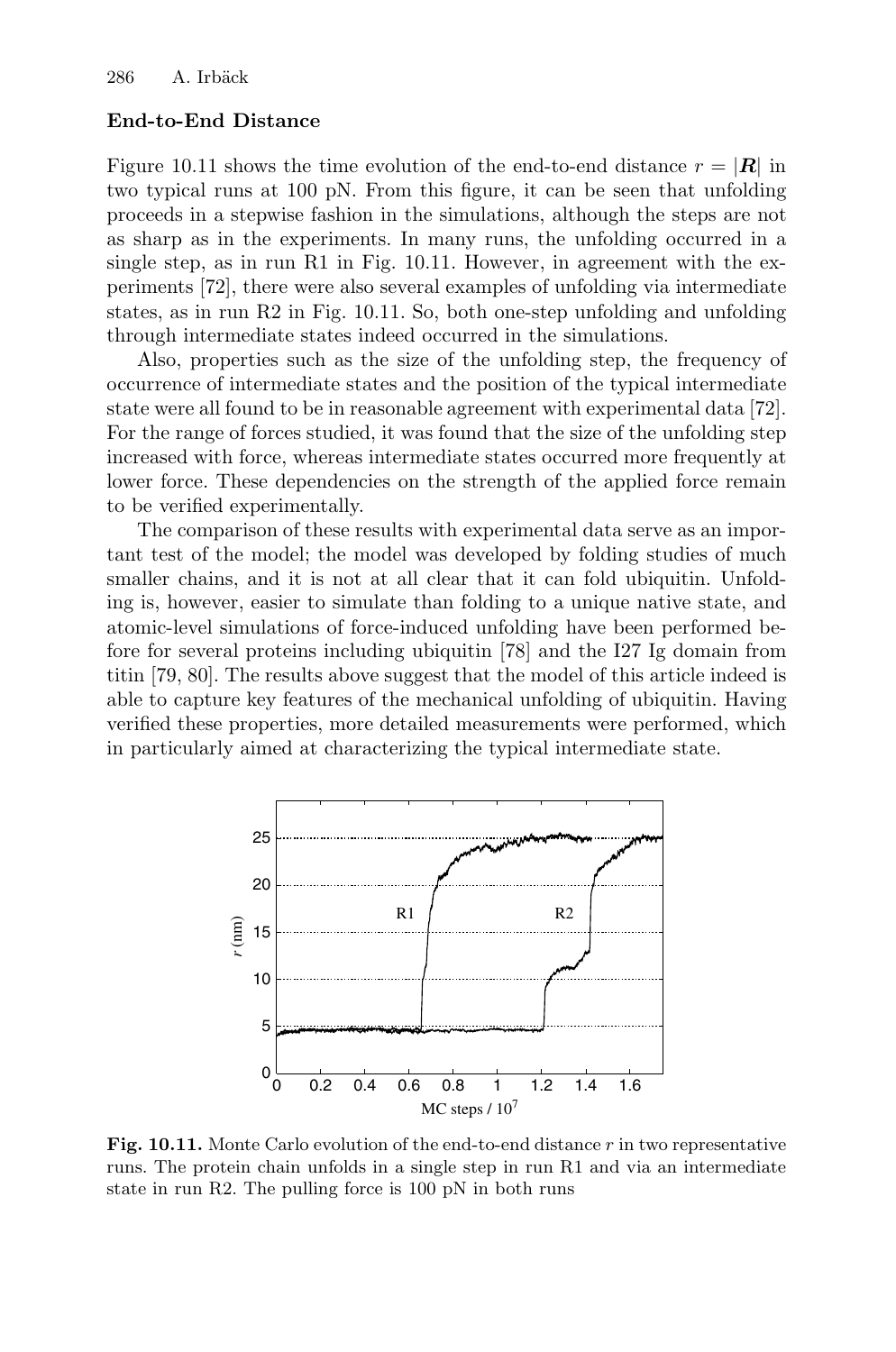#### **Unfolding Pathway**

To delineate the unfolding process, five key elements of the native structure, labeled A–E, were followed (see Fig. 10.10). The structure A is the  $\alpha$ -helix, whereas B–E are the four different pairs of adjacent strands in the  $\beta$ -sheet. To examine the order in which the structures A–E break, the presence of their native hydrogen bonds was followed as a function of the end-to-end distance  $r$  ( $r$  shows an essentially monotonic increase with time). Figure 10.12 shows the result of this analysis for all the native backbone hydrogen bonds in the structures A–E at 100 pN. From this figure, it is immediately clear that the structures do not break in a random order but instead in a statistically preferred order, namely CBDEA. The structures C and B tend to break below the typical r for intermediate states,  $r_I \approx 12$  nm, whereas D, E and A tend to break above  $r<sub>I</sub>$ . The data in Fig. 10.12 thus suggest that the typical intermediate is composed of A, D and E.



**Fig. 10.12.** The frequency of occurrence as a function of the end-to-end distance r for all native backbone hydrogen bonds in the respective structures **A–E**, at 100 pN. Each curve represents one hydrogen bond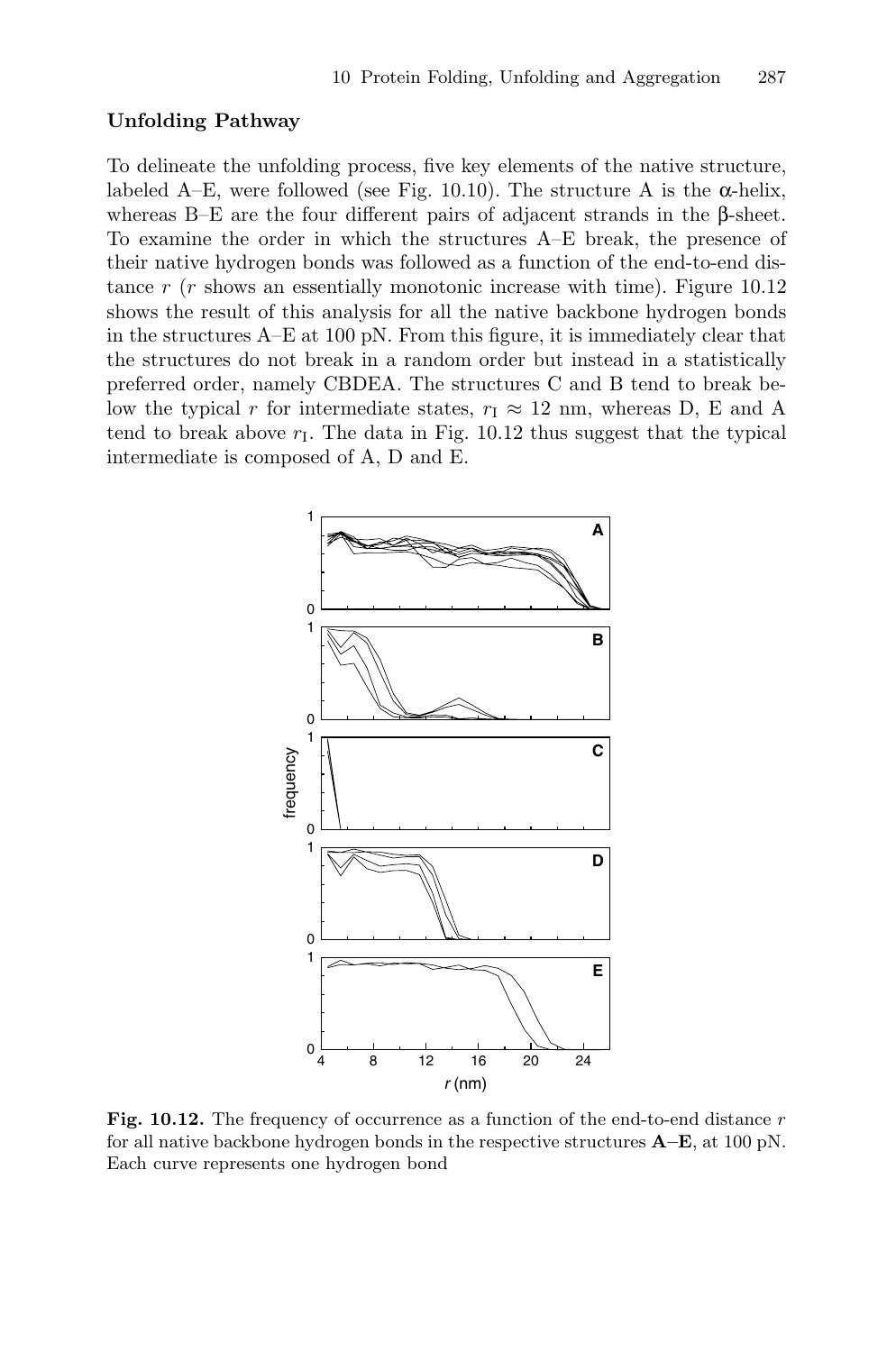This analysis does not tell how strong the statistical preference is for the unfolding order CBDEA, since it is based on averages over all events. To check this, the time of breaking of the structures A–E was directly analyzed, so that an unfolding path (a permutation of ABCDE) was obtained for each individual event. Disregarding interchanges of B and D due to partial refolding of the β-hairpin B, it was found that more than  $80\%$  of the events followed the same unfolding path, CBDEA. The order was the same in events with and without intermediate states, and neither did it change between the three different forces studied.

This predicted unfolding order does not agree with the zero-force experiments mentioned above, in which A and B were found to be the most stable structures. Therefore, it should be stressed that the fact that B breaks early in the simulations appears physically reasonable. That C breaks first is inevitable because the other parts cannot sense the force until C is broken (see Fig. 10.10). The native state is mechanically resistant because C is pulled longitudinally so that several bonds must break simultaneously. Once C is gone, nothing keeps the β-hairpin B from unzipping, one bond at a time. Unzipping requires less force than separation by longitudinal pulling [81, 82], which makes B likely to break soon after C.

Recently, the thermal unfolding of ubiquitin was studied using the same model [17] to see whether the model actually predicts a different unfolding order in this case. This was found to be the case. In fact, in these simulations, the most long-lived structures were A and B, which experimentally have been found to be the thermally most stable parts of the molecule [74, 75]. A previous computational study compared thermal unfolding, folding and mechanical unfolding for the I27 Ig domain from titin [83].

# **10.4 Summary**

With improved algorithms and faster computers, it is becoming computationally feasible to simulate how small proteins fold to their native states. This is an exciting development that will lead to a better understanding not only of protein folding but also of the interaction of proteins with other molecules and materials. For all-atom simulations of proteins, a number of interaction potentials, at different levels of sophistication, have been developed. The model discussed in this article has a crude but computationally convenient potential, which was developed through folding studies of selected peptides. It is encouraging that this model, despite its simplicity, could be used to study peptide folding and aggregation as well as the mechanical unfolding of ubiquitin, without changing any parameter of the model. The model will be further developed by studying new amino acid sequences, which will impose new conditions on the interaction potential. Hopefully, this will extend the applicability of the model to new interesting problems.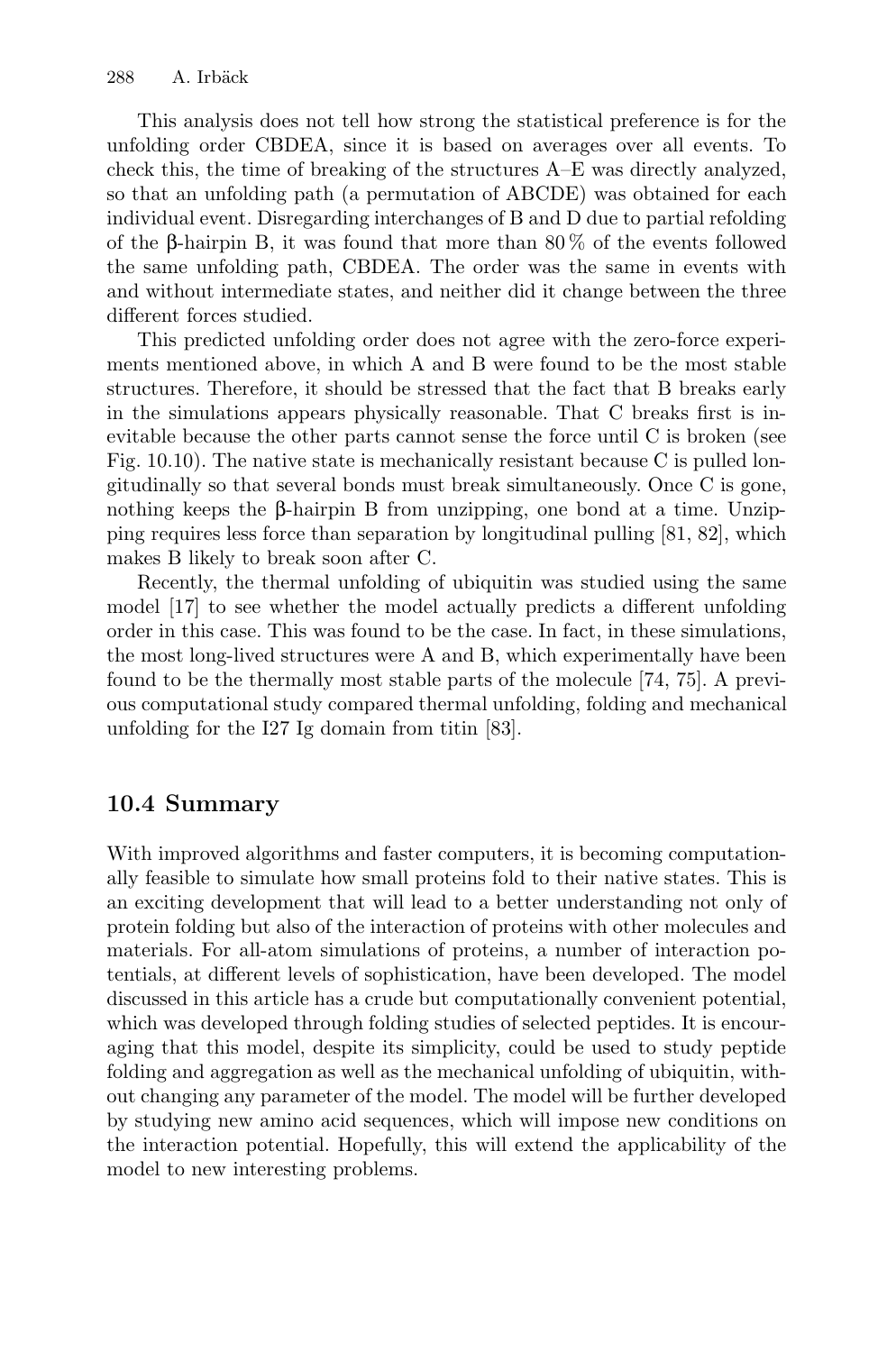# **References**

- 1. C. Brändén, J. Tooze: *Introduction to Protein Structure* (Garland, New York, 1991)
- 2. H. J. Dyson, P. E. Wright: Curr. Opin. Struct. Biol. **12**, 54 (2002)
- 3. A. K. Dunker, J. D. Lawson, C. J. Brown, R. M. Williams, P. Romero, J. S. Oh, C. J. Oldfield, A. M. Campen, C. R. Ratliff, K. W. Hipps, J. Ausio, M. S. Nissen, R. Reeves, C. H. Kang, C. R. Kissinger, R. W. Bailey, M. D. Griswold, M. Chiu, E. C. Garner, Z. Obradovic: J. Mol. Graph. Modell. **19**, 26 (2001)
- 4. C. M. Dobson: Nature **426**, 884 (2003)
- 5. H. S. Chan, H. Kaya, S. Shimizu: Computational methods for protein folding: scaling a hierarchy of complexities. In *Current Topics in Computational Molecular Biology*, edited by T. Jiang, Y. Xu, M. Q. Zhang (MIT press, Cambridge, Massachusetts, USA, 2002), pp. 403–447
- 6. J. M. Wang, P. Cieplak, P. A. Kollman: J. Comput. Chem. **21**, 1049 (2000)
- 7. A. D. MacKerell, D. Bashford, M. Bellott, R. L. Dunbrack, J. D. Evanseck, M. J. Field, S. Fischer, J. Gao, H. Guo, S. Ha, D. Joseph-McCarthy, L. Kuchnir, K. Kuczera, F. T. K. Lau, C. Mattos, S. Michnick, T. Ngo, D. T. Nguyen, B. Prodhom, W. E. Reiher, B. Roux, M. Schlenkrich, J. C. Smith, R. Stote, J. Straub, M. Watanabe, J. Wiorkiewicz-Kuczera, D. Yin, M. Karplus: J. Phys. Chem. B **102**, 3586 (1998)
- 8. U. Stocker, W. F. van Gunsteren: Proteins **40**, 145 (2000)
- 9. G. Kaminski, W. L. Jorgensen: J. Phys. Chem. **100**, 18010 (1996)
- 10. T. Yoda, Y. Sugita, Y. Okamoto: Chem. Phys. **307**, 269 (2004)
- 11. A. Irb¨ack, B. Samuelsson, F. Sjunnesson, S. Wallin: Biophys. J. **85**, 1466 (2003)
- 12. A. Irb¨ack, F. Sjunnesson: Proteins **56**, 110 (2004)
- 13. A. Irb¨ack, S. Mohanty: Biophys. J. **88**, 1560 (2005)
- 14. A. G. Cochran, N. J. Skelton, M. A. Starovasnik: Proc. Natl. Acad. Sci. USA **98**, 5578 (2001)
- 15. G. Favrin, A. Irb¨ack, S. Mohanty: Biophys. J. **87**, 3657 (2004); erratum **89**, 754 (2005)
- 16. A. Irb¨ack, S. Mitternacht, S. Mohanty: Proc. Natl. Acad. Sci. USA **102**, 13427 (2005)
- 17. A. Irb¨ack, S. Mitternacht: Proteins **65**, 759 (2006)
- 18. G. Chikenji, Y. Fujitsuka, S. Takada: Proc. Natl. Acad. Sci. USA **103**, 3141 (2006)
- 19. G. N. Ramachandran, V. Sasisekharan: Adv. Protein Chem. **23**, 283 (1968)
- 20. J. W. Neidigh, R. M. Fesinmeyer, N. H. Andersen: Nat. Struct. Biol. **9**, 425 (2002)
- 21. L. R. Dodd, T. D. Boone, D. N. Theodorou: Mol. Phys. **78**, 961 (1993)
- 22. G. Favrin, A. Irb¨ack, F. Sjunnesson: J. Chem. Phys. **114**, 8154 (2001)
- 23. U. H. E. Hansmann, Y. Okamoto: Curr. Opin. Struct. Biol. **9**, 177 (1999)
- 24. A. P. Lyubartsev, A. A. Martsinovski, S. V. Shevkunov, P. N. Vorontsov-Velyaminov: J. Chem. Phys. **96**, 1776 (1992)
- 25. E. Marinari, G. Parisi: Europhys. Lett. **19**, 451 (1992)
- 26. A. Irb¨ack, F. Potthast: J. Chem. Phys. **103**, 10298 (1995)
- 27. A. Irb¨ack, S. Mohanty: J. Comput. Chem. **27**, 1548 (2006)
- 28. D. J. Lockhart, P. S. Kim: Science **260**, 198 (1993)
- 29. F. J. Blanco, G. Rivas, L. Serrano: Nat. Struct. Biol. **1**, 584 (1994)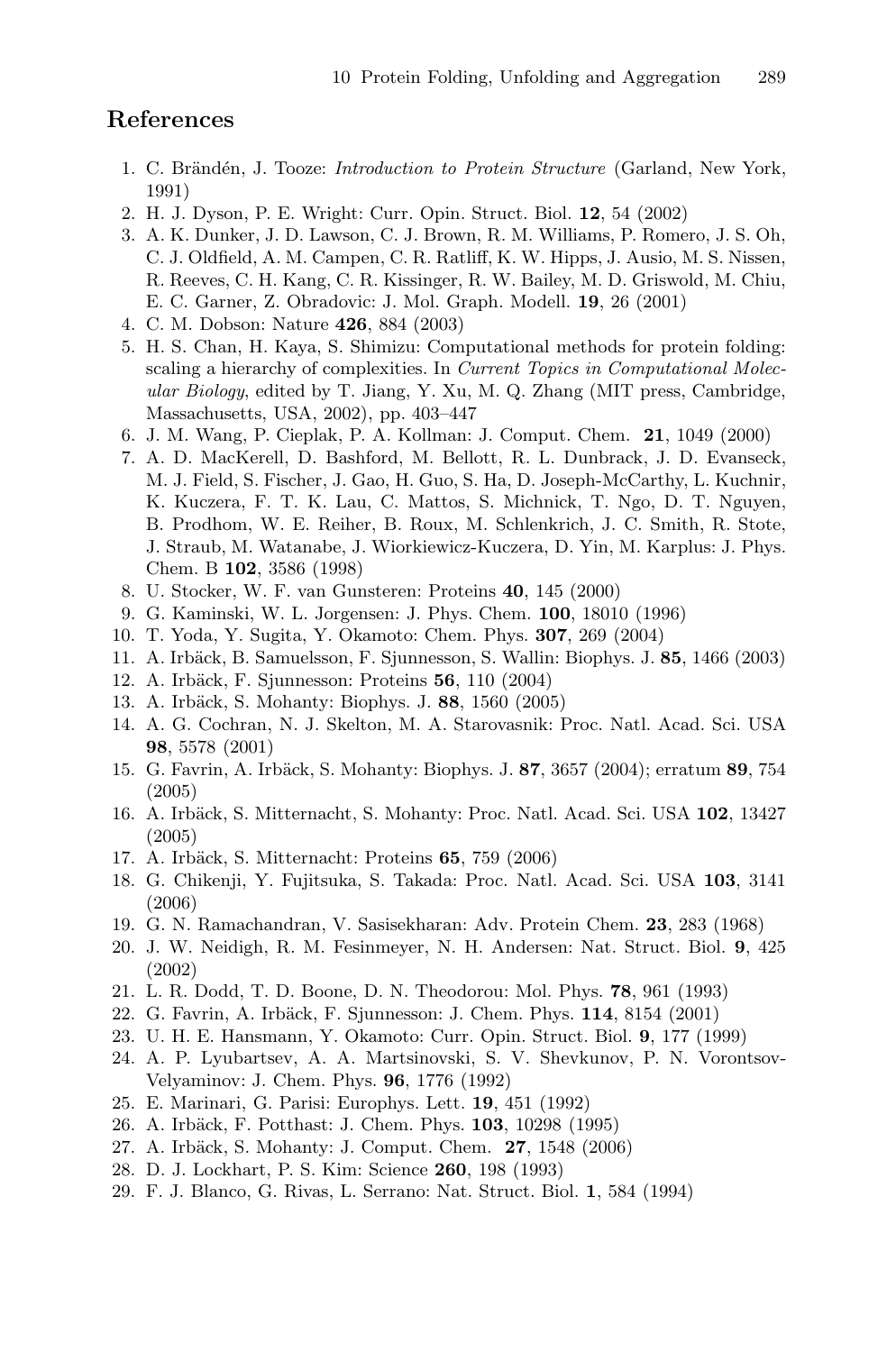- 30. R. M. Fesinmeyer, F. M. Hudson, N. H. Andersen: J. Am. Chem. Soc. **126**, 7238 (2004)
- 31. T. Kortemme, M. Ram´ırez-Alvarado, L. Serrano: Science **281**, 253 (1998)
- 32. M. López de la Paz, E. Lacroix, M. Ramírez-Alvarado, L. Serrano: J. Mol. Biol. **312**, 229 (2001)
- 33. R. Sayle, E. J. Milner-White: Trends Biochem. Sci. **20**, 374 (1995)
- 34. C. D. Snow, B. Zagrovic, V. S. Pande: J. Am. Chem. Soc. **124**, 14548 (2002)
- 35. C. Simmerling, B. Strockbine, A. E. Roitberg: J. Am. Chem. Soc. **124**, 11258 (2002)
- 36. J. W. Pitera, W. Swope: Proc. Natl. Acad. Sci. USA **100**, 7587 (2003)
- 37. R. Zhou: Proc. Natl. Acad. Sci. USA **100**, 13280 (2003)
- 38. A. Schug, W. Wenzel, U. H. E. Hansmann: J. Chem. Phys. **122**, 194711 (2005)
- 39. S. Williams, T. P. Causgrove, R. Gilmanshin, K. S. Fang, R. H. Callender, W. H. Woodruff, R. B. Dyer: Biochemistry **35**, 691 (1996)
- 40. P. A. Thompson, W. A. Eaton, J. Hofrichter: Biochemistry **36**, 9200 (1997)
- 41. J. A. Vila, D. R. Ripoll, H. A. Scheraga: Proc. Natl. Acad. Sci. USA **97**, 13075 (2000)
- 42. A. E. Garc´ıa, K. Y. Sanbonmatsu: Proc. Natl. Acad. Sci. USA **99**, 2782 (2002)
- 43. H. Nymeyer, A. E. García: Proc. Natl. Acad. Sci. USA 100, 13934 (2003)
- 44. D. Roccatano, A. Amadei, A. Di Nola, H. J. C. Berendsen: Protein Sci. **8**, 2130 (1999)
- 45. V. S. Pande, D. S. Rokhsar: Proc. Natl. Acad. Sci. USA **96**, 9062 (1999)
- 46. A. R. Dinner, T. Lazaridis, M. Karplus: Proc. Natl. Acad. Sci. USA **96**, 9068 (1999)
- 47. A. E. García, K. Y. Sanbonmatsu: Proteins **42**, 345 (2001)
- 48. B. Zagrovic, E. J. Sorin, V. Pande: J. Mol. Biol. **313**, 151 (2001)
- 49. R. Zhou, B. J. Berne, R. Germain: Proc. Natl. Acad. Sci. USA **98**, 14931 (2001)
- 50. E. Kussell, J. Shimada, E. I. Shakhnovich: Proc. Natl. Acad. Sci. USA **99**, 5343 (2002)
- 51. R. Zhou: Proteins **53**, 148 (2003)
- 52. P. G. Bolhuis: Proc. Natl. Acad. Sci. USA **14**, 12129 (2003)
- 53. G. Wei, N. Mousseau, P. Derreumaux: Proteins **56**, 464 (2004)
- 54. P. H. Nguyen, G. Stock, E. Mittag, C. K. Hu, M. S. Li: Proteins **61**, 795 (2005)
- 55. V. Mu˜noz, P. A. Thompson, J. Hofrichter, W. A. Eaton: Nature **390**, 196 (1997)
- 56. A. M. Gronenborn, D. R. Filpula, N. Z. Essig, A. Achari, M. Whitlow, P. T. Wingfield, G. M. Clore: Science **253**, 657 (1991)
- 57. B. D. Bursulaya, C. L. Brooks III: J. Am. Chem. Soc. **121**, 9947 (1999)
- 58. G. Colombo, D. Roccatano, A. E. Mark: Proteins **46**, 380 (2002)
- 59. S. Y. Kim, J. Lee, J. Lee: J. Chem. Phys. **120**, 8271 (2004)
- 60. J. C. Rochet, P. T. Lansbury Jr.: Curr. Opin. Struct. Biol. **10**, 60 (2000)
- 61. J. J. Balbach, Y. Ishii, O. N. Antzutkin, R. D. Leapman, N. W. Rizzo, F. Dyda, J. Reed, R. Tycko: Biochemistry **39**, 13748 (2000)
- 62. L. O. Tjernberg, J. Näslund, F. Lindqvist, J. Johansson, A. R. Karlström, J. Thyberg, L. Terenius, C. Nordstedt: J. Biol. Chem. **271**, 8545 (1996)
- 63. B. Ma, R. Nussinov: Proc. Natl. Acad. Sci. USA **99**, 14126 (2002)
- 64. D. K. Klimov, D. Thirumalai: Structure **11**, 295 (2003)
- 65. S. Santini, N. Mousseau, P. Derreumaux: J. Am. Chem. Soc. **126**, 11509 (2004)
- 66. S. Gnanakaran, R. Nussinov, A. E. Garc´ıa: J. Am. Chem. Soc. **128**, 2158 (2006)
- 67. M. Sunde, C. Blake: Adv. Protein Chem. **50**, 123 (1997)